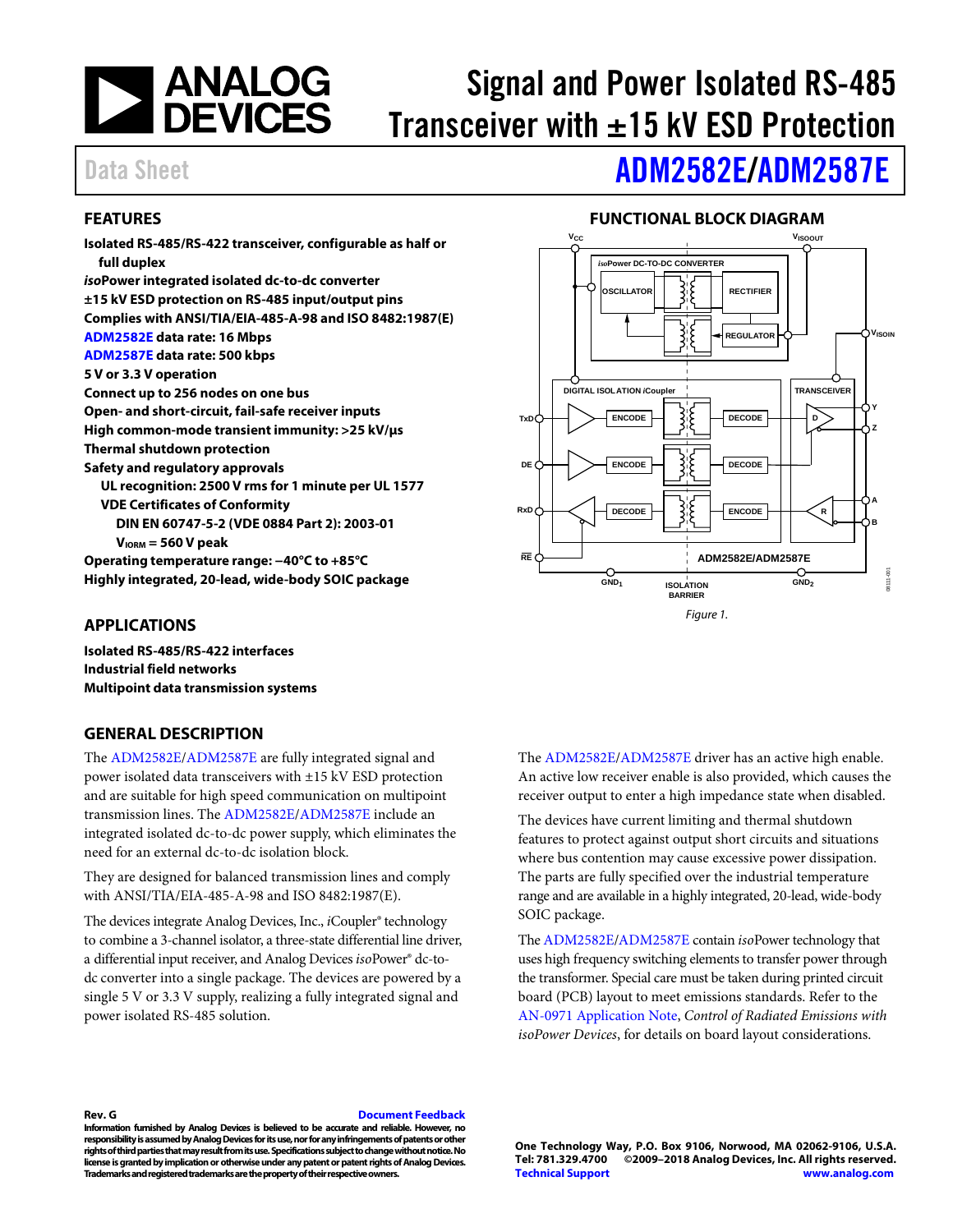# [ADM2582E/](http://www.analog.com/ADM2582E?doc=ADM2582E_2587E.pdf)[ADM2587E](http://www.analog.com/ADM2587E?doc=ADM2582E_2587E.pdf) and the control of the control of the control of the control of the control of the control of the control of the control of the control of the control of the control of the control of the control of the c

# TABLE OF CONTENTS

| ADM2582E/ADM2587E Package Characteristics 5     |
|-------------------------------------------------|
| ADM2582E/ADM2587E Regulatory Information  6     |
| ADM2582E/ADM2587E Insulation and Safety-Related |
| ADM2582E/ADM2587E VDE 0884 Insulation           |
|                                                 |
|                                                 |
|                                                 |
|                                                 |

### <span id="page-1-0"></span>**REVISION HISTORY**

| 5/2018-Rev. F to Rev. G                                   |
|-----------------------------------------------------------|
|                                                           |
| Deleted Electromagnetic Interference (EMI) Considerations |
|                                                           |
| Changes to PCB Layout and Electromagnetic Interference    |
|                                                           |
|                                                           |
|                                                           |
|                                                           |
| $9/2016$ —Rev. E to Rev. F                                |
|                                                           |
| $10/2014$ —Rev. D to Rev. E                               |
|                                                           |
| $9/2014$ —Rev. C to Rev. D                                |
|                                                           |

| Open- and Short-Circuit, Fail-Safe Receiver Inputs 15 |  |
|-------------------------------------------------------|--|
| DC Correctness and Magnetic Field Immunity 15         |  |
|                                                       |  |
| PCB Layout and Electromagnetic Interference (EMI) 17  |  |
|                                                       |  |
|                                                       |  |
|                                                       |  |
|                                                       |  |
|                                                       |  |
|                                                       |  |

### **6/2011—Rev. B to Rev. C**

| Moved DC Correctness and Magnetic Field Immunity          |  |
|-----------------------------------------------------------|--|
|                                                           |  |
| Changes to PCB Layout Section and Figure 35  16           |  |
|                                                           |  |
| Changes to Typical Applications Section and Figure 40  18 |  |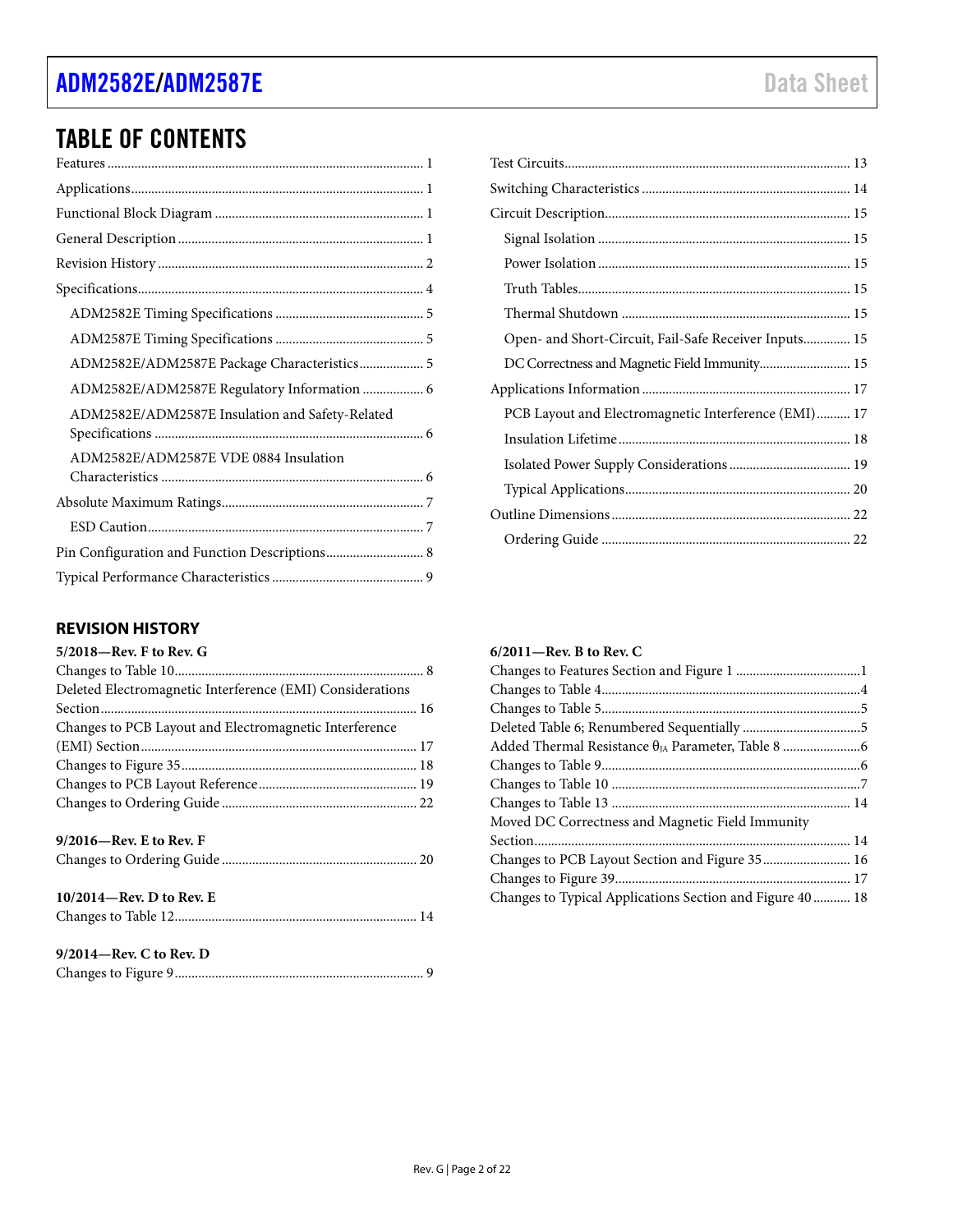# Data Sheet And The Contract [ADM2582E/](http://www.analog.com/ADM2582E?doc=ADM2582E_2587E.pdf)[ADM2587E](http://www.analog.com/ADM2587E?doc=ADM2582E_2587E.pdf)

#### **3/2011—Rev. A to Rev. B**

| Removed Pending from Safety and Regulatory             |  |
|--------------------------------------------------------|--|
|                                                        |  |
| Changed Minimum External Air Gap (Clearance) Value and |  |
|                                                        |  |
| Added Text to the ADM2582E/ADM2587E VDE 0884           |  |
|                                                        |  |
|                                                        |  |

### **9/2010—Rev. 0 to Rev. A**

|--|--|--|--|

| Changes to Differential Output Voltage, Loaded Parameter, |  |
|-----------------------------------------------------------|--|
|                                                           |  |
|                                                           |  |
|                                                           |  |
|                                                           |  |
|                                                           |  |
|                                                           |  |
|                                                           |  |

**9/2009—Revision 0: Initial Version**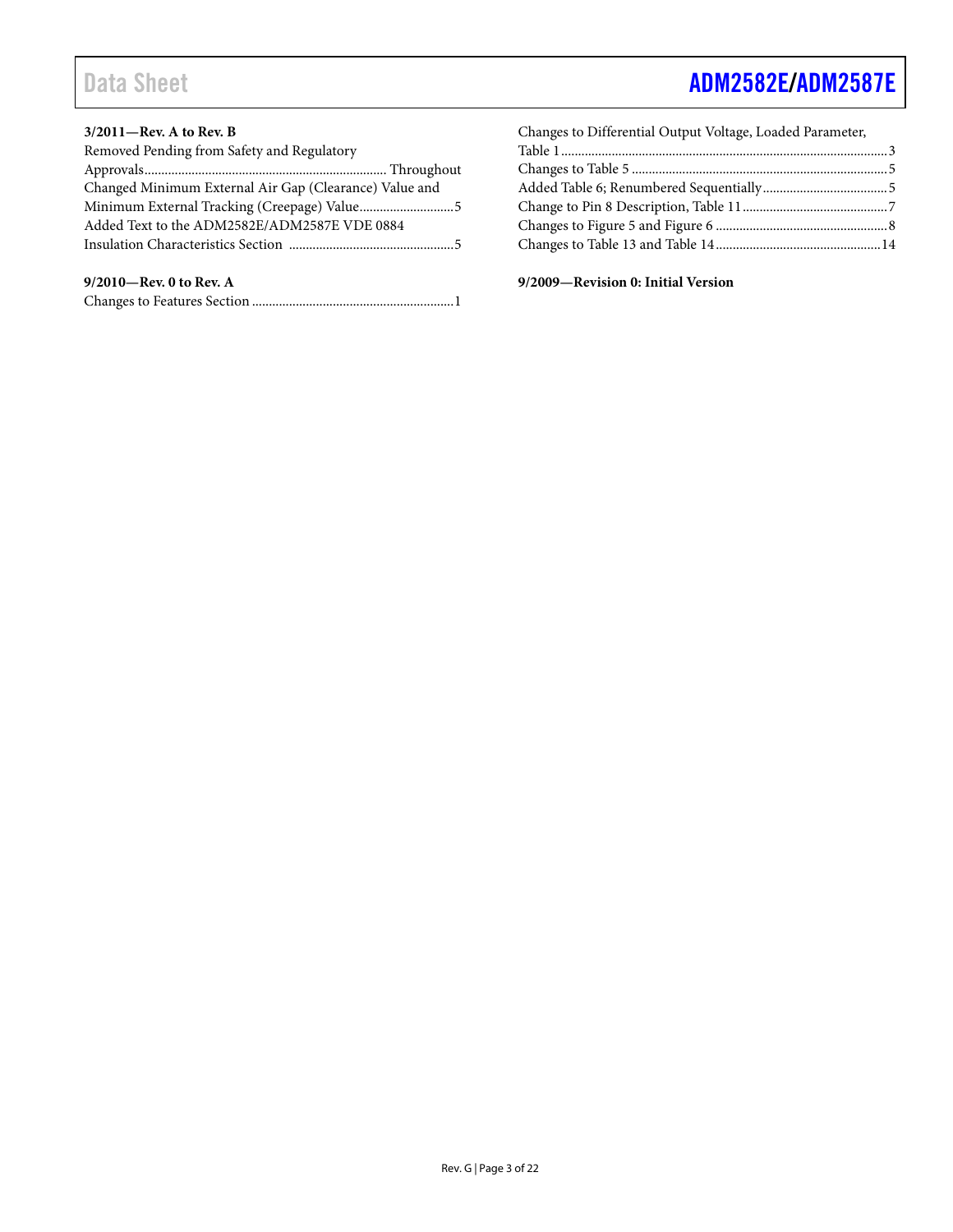### <span id="page-3-0"></span>**SPECIFICATIONS**

All voltages are relative to their respective ground;  $3.0 \le V_{\text{CC}} \le 5.5$  V. All minimum/maximum specifications apply over the entire recommended operation range, unless otherwise noted. All typical specifications are at  $T_A = 25^{\circ}C$ ,  $V_{CC} = 5$  V unless otherwise noted.

<span id="page-3-1"></span>

| Table 1.                                            |                            |                     |                |                     |              |                                                                    |
|-----------------------------------------------------|----------------------------|---------------------|----------------|---------------------|--------------|--------------------------------------------------------------------|
| <b>Parameter</b>                                    | Symbol                     | Min                 | <b>Typ</b>     | Max                 | Unit         | <b>Test Conditions</b>                                             |
| <b>ADM2587E SUPPLY CURRENT</b>                      | Icc                        |                     |                |                     |              |                                                                    |
| Data Rate ≤ 500 kbps                                |                            |                     | 90             |                     | mA           | $V_{CC}$ = 3.3 V, 100 $\Omega$ load between Y and                  |
|                                                     |                            |                     |                |                     |              | 7                                                                  |
|                                                     |                            |                     | 72             |                     | mA           | $V_{CC}$ = 5 V, 100 $\Omega$ load between Y and Z                  |
|                                                     |                            |                     | 125            |                     | mA           | $V_{CC}$ = 3.3 V, 54 $\Omega$ load between Y and                   |
|                                                     |                            |                     |                |                     |              | Z                                                                  |
|                                                     |                            |                     | 98             |                     | mA           | $V_{CC}$ = 5 V, 54 $\Omega$ load between Y and Z                   |
|                                                     |                            |                     |                | 120                 | mA           | 120 $\Omega$ load between Y and Z                                  |
| <b>ADM2582E SUPPLY CURRENT</b>                      | Icc                        |                     |                |                     |              |                                                                    |
| Data Rate $= 16$ Mbps                               |                            |                     |                | 150                 | mA           | 120 $\Omega$ load between Y and Z                                  |
|                                                     |                            |                     |                | 230                 | mA           | 54 $\Omega$ load between Y and Z                                   |
| <b>ISOLATED SUPPLY VOLTAGE</b>                      | <b>VISOUT</b>              |                     | 3.3            |                     |              |                                                                    |
| <b>DRIVER</b>                                       |                            |                     |                |                     |              |                                                                    |
| <b>Differential Outputs</b>                         |                            |                     |                |                     |              |                                                                    |
| Differential Output Voltage, Loaded                 | $ V_{OD2} $                | 2.0                 |                | 3.6                 | $\vee$       | $R_L = 100 \Omega$ (RS-422), see Figure 23                         |
|                                                     |                            | 1.5                 |                | 3.6                 | $\mathsf{V}$ | $R_L$ = 54 $\Omega$ (RS-485), see Figure 23                        |
|                                                     | $ V_{OD3} $                | 1.5                 |                | 3.6                 | V            | $-7 V \leq V$ <sub>TEST1</sub> $\leq 12 V$ , see Figure 24         |
| Δ V <sub>OD</sub>   for Complementary Output States | $\Delta$ $ V_{OD} $        |                     |                | 0.2                 | $\mathsf{V}$ | $R_L = 54 \Omega$ or 100 $\Omega$ , see Figure 23                  |
| Common-Mode Output Voltage                          | $V_{OC}$                   |                     |                | 3.0                 | $\vee$       | $R_L = 54 \Omega$ or 100 $\Omega$ , see Figure 23                  |
| Δ V <sub>oc</sub>   for Complementary Output States | $\Delta$   $V_{\text{OC}}$ |                     |                | 0.2                 | $\mathsf{V}$ | $R_L = 54 \Omega$ or 100 $\Omega$ , see Figure 23                  |
| Short-Circuit Output Current                        | los                        |                     |                | 200                 | mA           |                                                                    |
| Output Leakage Current (Y, Z)                       | $\mathsf{I}_{\mathsf{O}}$  |                     |                | 30                  | μA           | DE = 0 V, $\overline{RE}$ = 0 V, V <sub>cc</sub> = 0 V or 3.6 V,   |
|                                                     |                            |                     |                |                     |              | $V_{IN}$ = 12 V                                                    |
|                                                     |                            | $-30$               |                |                     | μA           | DE = 0 V, $\overline{RE}$ = 0 V, V <sub>CC</sub> = 0 V or 3.6 V,   |
|                                                     |                            |                     |                |                     |              | $V_{IN} = -7 V$                                                    |
| Logic Inputs DE, RE, TxD                            |                            |                     |                |                     |              |                                                                    |
| Input Threshold Low                                 | $V_{IL}$                   | $0.3 \times V_{CC}$ |                |                     | $\mathsf{V}$ | DE, RE, TxD                                                        |
| Input Threshold High                                | V <sub>IH</sub>            |                     |                | $0.7 \times V_{CC}$ | $\vee$       | DE, RE, TxD                                                        |
| Input Current                                       | h.                         | $-10$               | 0.01           | 10                  | μA           | DE, RE, TxD                                                        |
| <b>RECEIVER</b>                                     |                            |                     |                |                     |              |                                                                    |
| <b>Differential Inputs</b>                          |                            |                     |                |                     |              |                                                                    |
| Differential Input Threshold Voltage                | V <sub>TH</sub>            | $-200$              | $-125$         | $-30$               | mV           | $-7 V < V_{CM} < +12 V$                                            |
| Input Voltage Hysteresis                            | <b>VHYS</b>                |                     | 15             |                     | mV           | $V_{OC} = 0 V$                                                     |
| Input Current (A, B)                                | I <sub>I</sub>             |                     |                | 125                 | μA           | DE = 0 V, $V_{CC}$ = 0 V or 3.6 V, $V_{IN}$ = 12 V                 |
|                                                     |                            | $-100$              |                |                     | μA           | DE = 0 V, V <sub>cc</sub> = 0 V or 3.6 V, V <sub>IN</sub> = $-7$ V |
| Line Input Resistance                               | $R_{IN}$                   | 96                  |                |                     | kΩ           | $-7 V < V_{CM} < +12 V$                                            |
| Logic Outputs                                       |                            |                     |                |                     |              |                                                                    |
| Output Voltage Low                                  | VOL                        |                     | 0.2            | 0.4                 | $\sf V$      | $I_0 = 1.5$ mA, $V_A - V_B = -0.2$ V                               |
| Output Voltage High                                 | <b>V</b> <sub>OH</sub>     | $V_{CC}$ - 0.3      | $V_{CC}$ - 0.2 |                     | $\vee$       | $I_0 = -1.5$ mA, $V_A - V_B = 0.2$ V                               |
| <b>Short-Circuit Current</b>                        |                            |                     |                | 100                 | mA           |                                                                    |
| COMMON-MODE TRANSIENT IMMUNITY <sup>1</sup>         |                            | 25                  |                |                     | $kV/\mu s$   | $V_{CM}$ = 1 kV, transient magnitude = 800 V                       |

<sup>1</sup> CM is the maximum common-mode voltage slew rate that can be sustained while maintaining specification-compliant operation. V<sub>CM</sub> is the common-mode potential difference between the logic and bus sides. The transient magnitude is the range over which the common-mode is slewed. The common-mode voltage slew rates apply to both rising and falling common-mode voltage edges.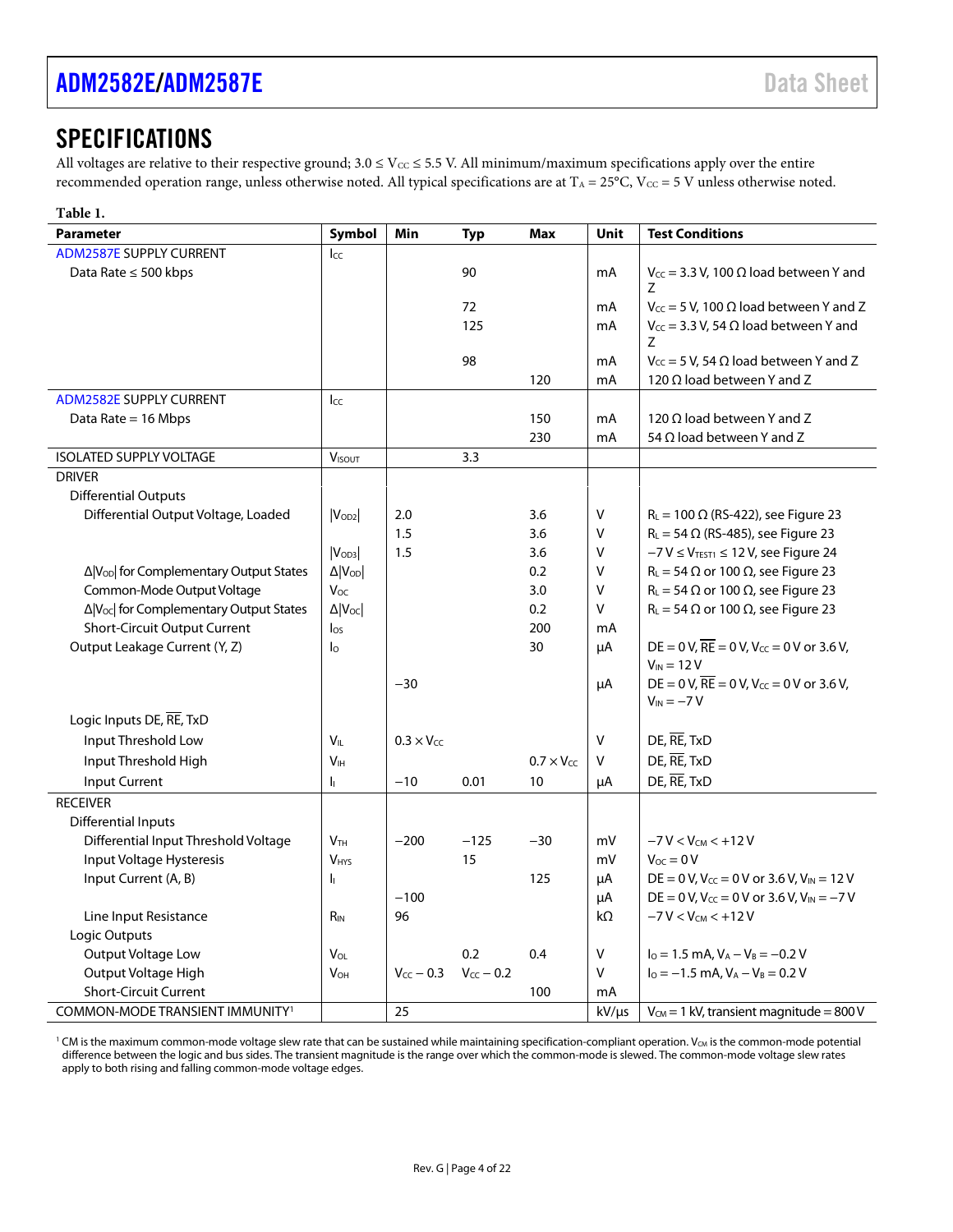### <span id="page-4-0"></span>**[ADM2582E](http://www.analog.com/ADM2582E?doc=ADM2582E_2587E.pdf) TIMING SPECIFICATIONS**

T<sub>A</sub> =  $-40^{\circ}$ C to  $+85^{\circ}$ C.

#### **Table 2.**

| <b>Parameter</b>               | Symbol                            | Min | Typ | Max | <b>Unit</b> | <b>Test Conditions</b>                                                                          |
|--------------------------------|-----------------------------------|-----|-----|-----|-------------|-------------------------------------------------------------------------------------------------|
| <b>DRIVER</b>                  |                                   |     |     |     |             |                                                                                                 |
| Maximum Data Rate              |                                   | 16  |     |     | Mbps        |                                                                                                 |
| Propagation Delay, Low to High | <b>t</b> <sub>DPLH</sub>          |     | 63  | 100 | ns          | $R_{L} = 54 \Omega$ , $C_{L1} = C_{L2} = 100 \text{ pF}$ , see Figure 25 and Figure 29          |
| Propagation Delay, High to Low | <b>t</b> <sub>DPHL</sub>          |     | 64  | 100 | ns          | $R_{L}$ = 54 $\Omega$ , C <sub>L1</sub> = C <sub>L2</sub> = 100 pF, see Figure 25 and Figure 29 |
| Output Skew                    | <b>t</b> skew                     |     |     | 8   | ns          | $R_{L} = 54 \Omega$ , C <sub>L1</sub> = C <sub>L2</sub> = 100 pF, see Figure 25 and Figure 29   |
| Rise Time/Fall Time            | t <sub>DR</sub> , t <sub>DF</sub> |     |     | 15  | ns          | $R_{L}$ = 54 $\Omega$ , C <sub>L1</sub> = C <sub>L2</sub> = 100 pF, see Figure 25 and Figure 29 |
| Enable Time                    | tzL, tzH                          |     |     | 120 | ns          | $R_L$ = 110 $\Omega$ , C <sub>L</sub> = 50 pF, see Figure 26 and Figure 31                      |
| Disable Time                   | t <sub>LZ</sub> , t <sub>HZ</sub> |     |     | 150 | ns          | $R_L = 110 \Omega$ , C <sub>L</sub> = 50 pF, see Figure 26 and Figure 31                        |
| <b>RECEIVER</b>                |                                   |     |     |     |             |                                                                                                 |
| Propagation Delay, Low to High | <b>t</b> <sub>RPLH</sub>          |     | 94  | 110 | ns          | $C_{L}$ = 15 pF, see Figure 27 and Figure 30                                                    |
| Propagation Delay, High to Low | tRPHL                             |     | 95  | 110 | ns          | $C_L$ = 15 pF, see Figure 27 and Figure 30                                                      |
| Output Skew <sup>1</sup>       | tskew                             |     |     | 12  | ns          | $C_{L}$ = 15 pF, see Figure 27 and Figure 30                                                    |
| <b>Enable Time</b>             | tzL, tzH                          |     |     | 15  | ns          | $R_L = 1$ k $\Omega$ , C <sub>L</sub> = 15 pF, see Figure 28 and Figure 32                      |
| Disable Time                   | $t_{LZ}$ , $t_{HZ}$               |     |     | 15  | ns          | $R_L = 1 k\Omega$ , C <sub>L</sub> = 15 pF, see Figure 28 and Figure 32                         |

<sup>1</sup> Guaranteed by design.

### <span id="page-4-1"></span>**[ADM2587E](http://www.analog.com/ADM2587E?doc=ADM2582E_2587E.pdf) TIMING SPECIFICATIONS**

 $T_A = -40$ °C to +85°C.

#### **Table 3.**

| <b>Parameter</b>               | Symbol                            | Min | <b>Typ</b> | Max  | Unit | <b>Test Conditions</b>                                                                          |
|--------------------------------|-----------------------------------|-----|------------|------|------|-------------------------------------------------------------------------------------------------|
| <b>DRIVER</b>                  |                                   |     |            |      |      |                                                                                                 |
| Maximum Data Rate              |                                   | 500 |            |      | kbps |                                                                                                 |
| Propagation Delay, Low to High | <b>t</b> <sub>DPLH</sub>          | 250 | 503        | 700  | ns   | $R_{L}$ = 54 $\Omega$ , C <sub>L1</sub> = C <sub>L2</sub> = 100 pF, see Figure 25 and Figure 29 |
| Propagation Delay, High to Low | <b>t</b> <sub>DPHL</sub>          | 250 | 510        | 700  | ns   | $R_{L} = 54 \Omega$ , C <sub>L1</sub> = C <sub>L2</sub> = 100 pF, see Figure 25 and Figure 29   |
| Output Skew                    | tskew                             |     | 7          | 100  | ns   | $R_{L} = 54 \Omega$ , C <sub>L1</sub> = C <sub>L2</sub> = 100 pF, see Figure 25 and Figure 29   |
| <b>Rise Time/Fall Time</b>     | $t_{\text{DR}}$ , $t_{\text{DF}}$ | 200 |            | 1100 | ns   | $R_L = 54 \Omega$ , $C_{L1} = C_{L2} = 100 \text{ pF}$ , see Figure 25 and Figure 29            |
| Enable Time                    | tzl, tzh                          |     |            | 2.5  | μs   | $R_L = 110 \Omega$ , C <sub>L</sub> = 50 pF, see Figure 26 and Figure 31                        |
| Disable Time                   | $t_{LZ}$ , $t_{HZ}$               |     |            | 200  | ns   | $R_L$ = 110 $\Omega$ , C <sub>L</sub> = 50 pF, see Figure 26 and Figure 31                      |
| <b>RECEIVER</b>                |                                   |     |            |      |      |                                                                                                 |
| Propagation Delay, Low to High | <b>tRPLH</b>                      |     | 91         | 200  | ns   | $C_{L}$ = 15 pF, see Figure 27 and Figure 30                                                    |
| Propagation Delay, High to Low | <b>t</b> <sub>RPHL</sub>          |     | 95         | 200  | ns   | $C_{L}$ = 15 pF, see Figure 27 and Figure 30                                                    |
| Output Skew                    | tskew                             |     | 4          | 30   | ns   | $C_{L}$ = 15 pF, see Figure 27 and Figure 30                                                    |
| Enable Time                    | $t_{ZL}$ , $t_{ZH}$               |     |            | 15   | ns   | $R_L = 1$ k $\Omega$ , C <sub>L</sub> = 15 pF, see Figure 28 and Figure 32                      |
| Disable Time                   | $t_{LZ}$ , $t_{HZ}$               |     |            | 15   | ns   | $R_L = 1 k\Omega$ , C <sub>L</sub> = 15 pF, see Figure 28 and Figure 32                         |

### <span id="page-4-2"></span>**[ADM2582E/](http://www.analog.com/ADM2582E?doc=ADM2582E_2587E.pdf)[ADM2587E](http://www.analog.com/ADM2587E?doc=ADM2582E_2587E.pdf) PACKAGE CHARACTERISTICS**

### **Table 4. Parameter Symbol Min Typ Max Unit Test Conditions** Resistance (Input-to-Output)<sup>1</sup>  $R_{10}$  10<sup>12</sup>  $\Omega$ Capacitance (Input-to-Output)<sup>1</sup>  $C_{10}$  | 3 | pF  $f = 1$  MHz Input Capacitance2 CI 4 pF

<sup>1</sup> Device considered a 2-terminal device: short together Pin 1 to Pin 10 and short together Pin 11 to Pin 20.

<sup>2</sup> Input capacitance is from any input data pin to ground.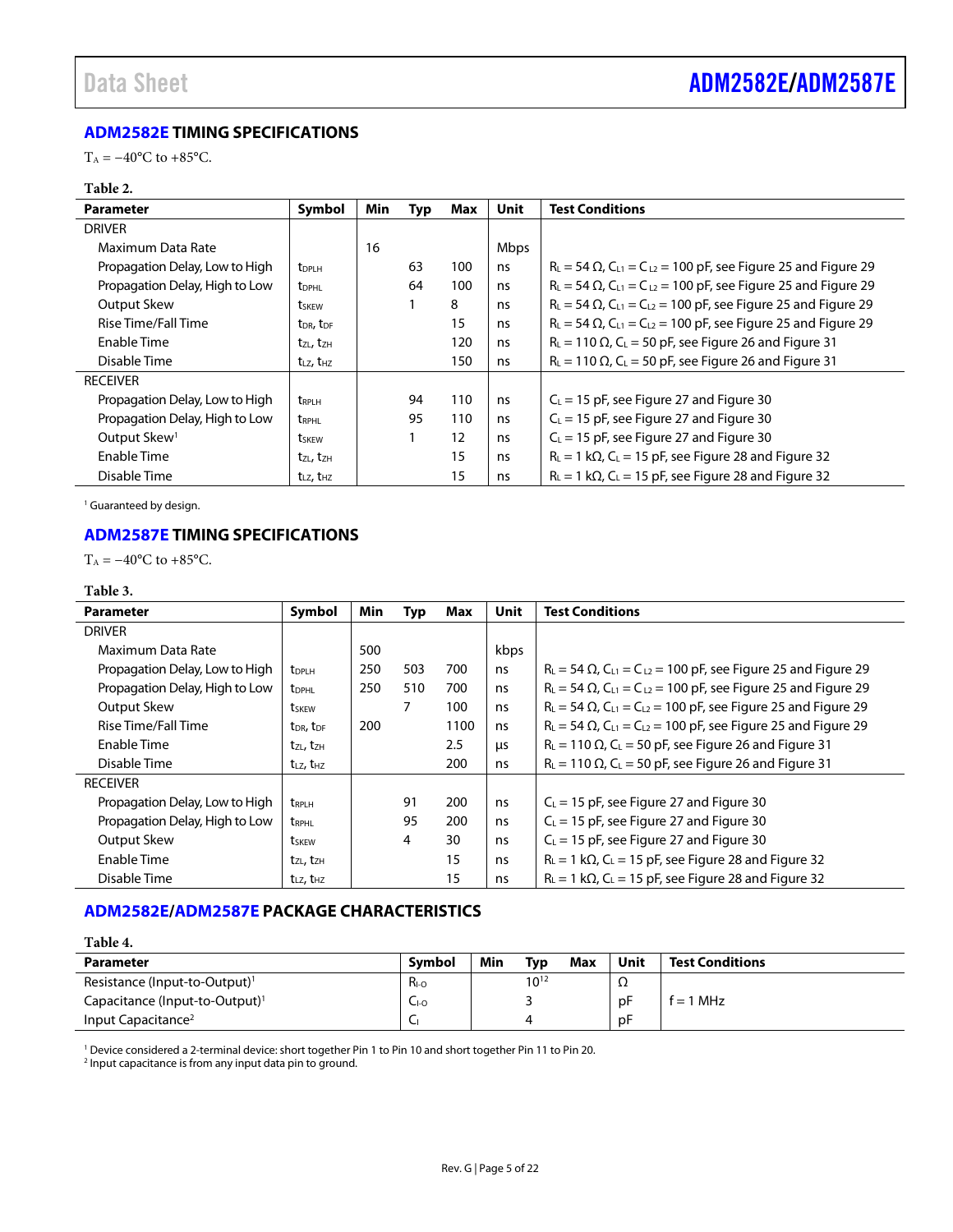### <span id="page-5-0"></span>**[ADM2582E/](http://www.analog.com/ADM2582E?doc=ADM2582E_2587E.pdf)[ADM2587E](http://www.analog.com/ADM2587E?doc=ADM2582E_2587E.pdf) REGULATORY INFORMATION**

#### **Table 5[. ADM2582E/](http://www.analog.com/ADM2582E?doc=ADM2582E_2587E.pdf)[ADM2587E](http://www.analog.com/ADM2587E?doc=ADM2582E_2587E.pdf) Approvals**

| <b>Organization</b> | <b>Approval Type</b>                                                                        | <b>Notes</b>                                                                                                                                                         |
|---------------------|---------------------------------------------------------------------------------------------|----------------------------------------------------------------------------------------------------------------------------------------------------------------------|
| UL                  | Recognized under the Component<br>Recognition Program of Underwriters<br>Laboratories, Inc. | In accordance with UL 1577, each ADM2582E/ADM2587E is proof tested<br>by applying an insulation test voltage $\geq$ 3000 V rms for 1 second.                         |
| <b>VDE</b>          | Certified according to DIN EN 60747-5-2<br>(VDE 0884 Part 2): 2003-01                       | In accordance with DIN EN 60747-5-2, each ADM2582E/ADM2587E is<br>proof tested by applying an insulation test voltage $\geq 1050$ V <sub>PEAK</sub> for<br>I second. |

### <span id="page-5-1"></span>**[ADM2582E/](http://www.analog.com/ADM2582E?doc=ADM2582E_2587E.pdf)[ADM2587E](http://www.analog.com/ADM2587E?doc=ADM2582E_2587E.pdf) INSULATION AND SAFETY-RELATED SPECIFICATIONS**

| anie | п |
|------|---|
|------|---|

| <b>Parameter</b>                                 | Symbol     | <b>Value</b> | Unit  | <b>Conditions</b>                                                                   |
|--------------------------------------------------|------------|--------------|-------|-------------------------------------------------------------------------------------|
| Rated Dielectric Insulation Voltage              |            | 2500         | V rms | 1-minute duration                                                                   |
| Minimum External Air Gap (Clearance)             | L(101)     | 7.7          | mm    | Measured from input terminals to output terminals,<br>shortest distance through air |
| Minimum External Tracking (Creepage)             | L(102)     | 7.6          | mm    | Measured from input terminals to output terminals,<br>shortest distance along body  |
| Minimum Internal Gap (Internal Clearance)        |            | $0.017$ min  | mm    | Insulation distance through insulation                                              |
| Tracking Resistance (Comparative Tracking Index) | <b>CTI</b> | >175         | V     | DIN IEC 112/VDE 0303-1                                                              |
| <b>Isolation Group</b>                           |            | Illa         |       | Material Group (DIN VDE 0110: 1989-01, Table 1)                                     |

### <span id="page-5-2"></span>**[ADM2582E/](http://www.analog.com/ADM2582E?doc=ADM2582E_2587E.pdf)[ADM2587E](http://www.analog.com/ADM2587E?doc=ADM2582E_2587E.pdf) VDE 0884 INSULATION CHARACTERISTICS**

This isolator is suitable for basic electrical isolation only within the safety limit data. Maintenance of the safety data must be ensured by means of protective circuits.

An asterisk (\*) on packages denotes VDE 0884 Part 2 approval.

#### **Table 7.**

| <b>Description</b>                                                             | <b>Conditions</b>                                                                                                   | Symbol                | <b>Characteristic</b> | Unit   |
|--------------------------------------------------------------------------------|---------------------------------------------------------------------------------------------------------------------|-----------------------|-----------------------|--------|
| <b>CLASSIFICATIONS</b>                                                         |                                                                                                                     |                       |                       |        |
| Installation Classification per DIN VDE 0110 for<br><b>Rated Mains Voltage</b> |                                                                                                                     |                       |                       |        |
| $<$ 150 V rms                                                                  |                                                                                                                     |                       | I to IV               |        |
| $\leq$ 300 V rms                                                               |                                                                                                                     |                       | I to III              |        |
| $\leq$ 400 V rms                                                               |                                                                                                                     |                       | I to II               |        |
| <b>Climatic Classification</b>                                                 |                                                                                                                     |                       | 40/85/21              |        |
| <b>Pollution Degree</b>                                                        | DIN VDE 0110, see Table 1                                                                                           |                       | 2                     |        |
| <b>VOLTAGE</b>                                                                 |                                                                                                                     |                       |                       |        |
| Maximum Working Insulation Voltage                                             |                                                                                                                     | <b>VIORM</b>          | 560                   | V peak |
| Input-to-Output Test Voltage                                                   |                                                                                                                     | <b>V<sub>PR</sub></b> |                       |        |
| Method b1                                                                      | $V_{\text{IORM}} \times 1.875 = V_{\text{PR}}$ , 100% production tested,<br>$t_m$ = 1 sec, partial discharge < 5 pC |                       | 1050                  | V peak |
| Method a                                                                       |                                                                                                                     |                       |                       |        |
| After Environmental Tests, Subgroup 1                                          | $V_{\text{IORM}} \times 1.6 = V_{\text{PR}}$ , t <sub>m</sub> = 60 sec, partial discharge < 5 pC                    |                       | 896                   | V peak |
| After Input and/or Safety Test,<br>Subgroup 2/Subgroup 3                       | $V_{\text{ORM}} \times 1.2 = V_{\text{PR}}$ , t <sub>m</sub> = 60 sec, partial discharge < 5 pC                     |                       | 672                   | V peak |
| Highest Allowable Overvoltage                                                  | Transient overvoltage, $t_{TR}$ = 10 sec                                                                            | $V_{TR}$              | 4000                  | V peak |
| SAFETY-LIMITING VALUES                                                         | Maximum value allowed in the event of a failure                                                                     |                       |                       |        |
| Case Temperature                                                               |                                                                                                                     | $T_S$                 | 150                   | °C     |
| Input Current                                                                  |                                                                                                                     | Is, INPUT             | 265                   | mA     |
| <b>Output Current</b>                                                          |                                                                                                                     | Is, OUTPUT            | 335                   | mA     |
| Insulation Resistance at Ts                                                    | $V_{10} = 500 V$                                                                                                    | R <sub>s</sub>        | $>10^{9}$             | Ω      |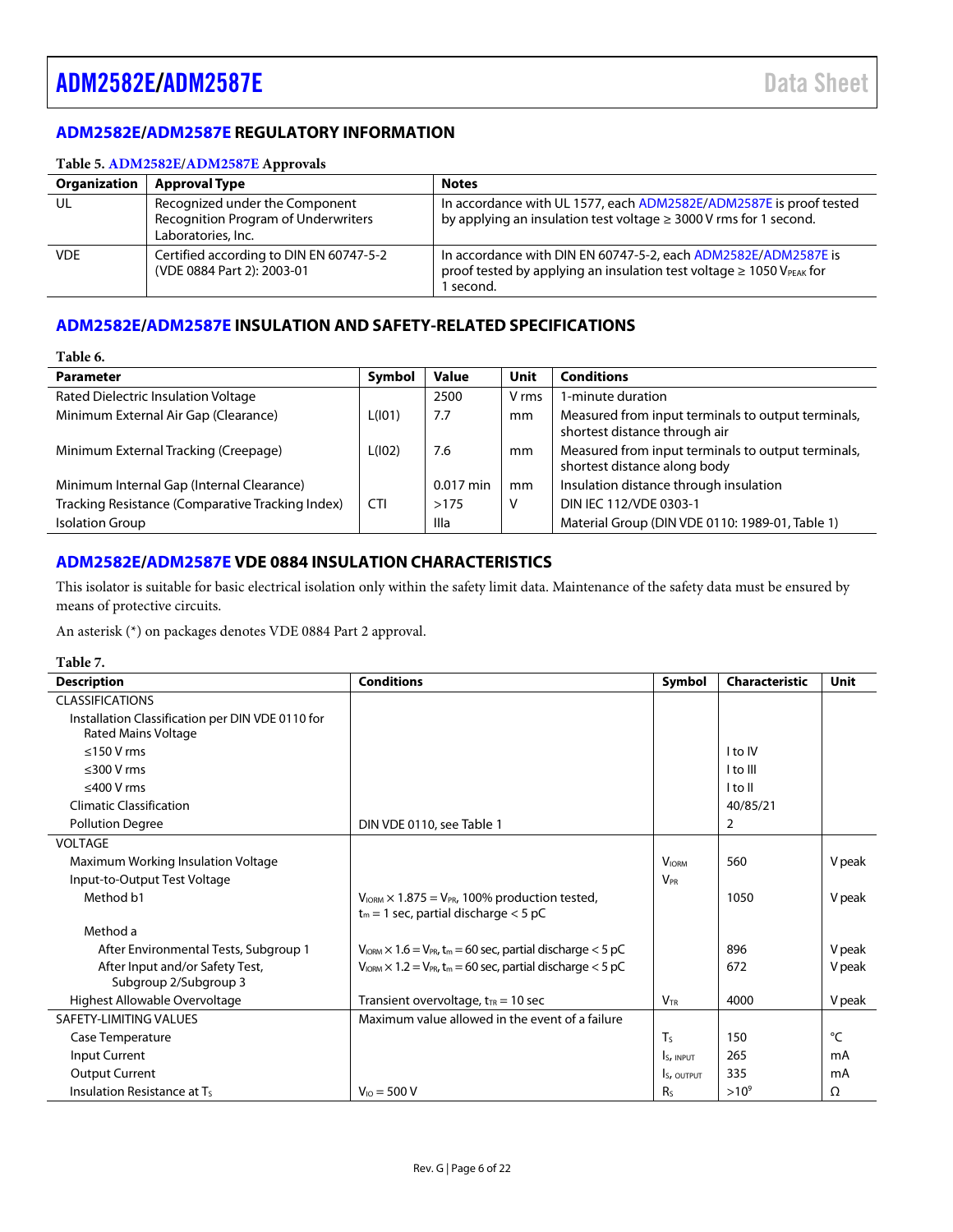VDE 0884 Part 2

working voltage per VDE 0884 Part 2

# <span id="page-6-0"></span>ABSOLUTE MAXIMUM RATINGS

 $T_A = 25$ °C, unless otherwise noted. All voltages are relative to their respective ground.

#### **Table 8.**

| Parameter                                        | Rating                               |
|--------------------------------------------------|--------------------------------------|
| Vcc                                              | $-0.5$ V to $+7$ V                   |
| Digital Input Voltage (DE, RE, TxD)              | $-0.5$ V to V <sub>pp</sub> $+0.5$ V |
| Digital Output Voltage (RxD)                     | $-0.5$ V to V <sub>DD</sub> $+0.5$ V |
| Driver Output/Receiver Input Voltage             | $-9V$ to $+14V$                      |
| Operating Temperature Range                      | $-40^{\circ}$ C to $+85^{\circ}$ C   |
| Storage Temperature Range                        | $-55^{\circ}$ C to $+150^{\circ}$ C  |
| ESD (Human Body Model) on<br>A, B, Y, and Z pins | $±15$ kV                             |
| ESD (Human Body Model) on Other Pins             | +2 kV                                |
| Thermal Resistance $\theta_{14}$                 | 50°C/W                               |
| Lead Temperature                                 |                                      |
| Soldering (10 sec)                               | $260^{\circ}$ C                      |
| Vapor Phase (60 sec)                             | $215^{\circ}$ C                      |
| Infrared (15 sec)                                | 220°C                                |

Stresses at or above those listed under Absolute Maximum Ratings may cause permanent damage to the product. This is a stress rating only; functional operation of the product at these or any other conditions above those indicated in the operational section of this specification is not implied. Operation beyond the maximum operating conditions for extended periods may affect product reliability.

| <b>Parameter</b>        | Max | Unit   | <b>Reference Standard</b>               |
|-------------------------|-----|--------|-----------------------------------------|
| <b>AC Voltage</b>       |     |        |                                         |
| <b>Bipolar Waveform</b> | 424 | V peak | 50-year minimum<br>lifetime             |
| Unipolar Waveform       |     |        |                                         |
| <b>Basic Insulation</b> | 560 | V peak | Maximum approved<br>working voltage per |

Basic Insulation 1560 V peak | Maximum approved

#### <span id="page-6-2"></span>**Table 9. Maximum Continuous Working Voltage1**

<sup>1</sup> Refers to continuous voltage magnitude imposed across the isolation barrier. See th[e Insulation Lifetime](#page-17-0) section for more details.

#### <span id="page-6-1"></span>**ESD CAUTION**



DC Voltage

ESD (electrostatic discharge) sensitive device. Charged devices and circuit boards can discharge without detection. Although this product features patented or proprietary protection circuitry, damage may occur on devices subjected to high energy ESD. Therefore, proper ESD precautions should be taken to avoid performance degradation or loss of functionality.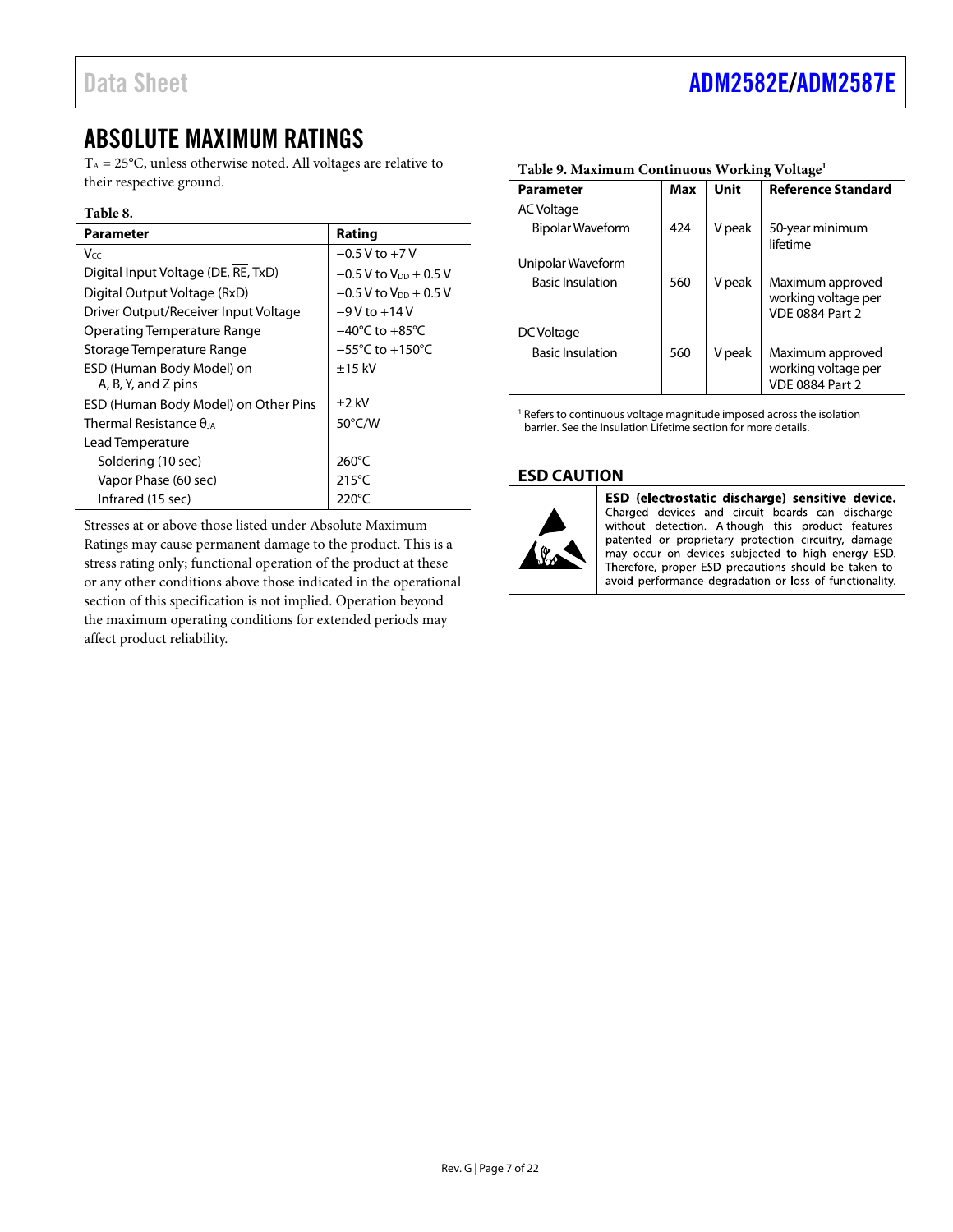# <span id="page-7-0"></span>PIN CONFIGURATION AND FUNCTION DESCRIPTIONS



#### **Table 10. Pin Function Description**

| Pin No.      | <b>Mnemonic</b>  | <b>Description</b>                                                                                                                                                                                                                                                                                                                          |
|--------------|------------------|---------------------------------------------------------------------------------------------------------------------------------------------------------------------------------------------------------------------------------------------------------------------------------------------------------------------------------------------|
| $\mathbf{1}$ | GND <sub>1</sub> | Ground, Logic Side.                                                                                                                                                                                                                                                                                                                         |
| 2            | Vcc              | Logic Side Power Supply. It is recommended that a 0.1 µF and a 0.01 µF decoupling capacitor be fitted between<br>Pin 2 and Pin 1. See Figure 35 for layout recommendations.                                                                                                                                                                 |
| 3            | GND <sub>1</sub> | Ground, Logic Side.                                                                                                                                                                                                                                                                                                                         |
| 4            | <b>RxD</b>       | Receiver Output Data. This output is high when $(A - B) \ge -30$ mV and low when $(A - B) \le -200$ mV.<br>The output is tristated when the receiver is disabled, that is, when RE is driven high.                                                                                                                                          |
| 5            | RE               | Receiver Enable Input. This is an active-low input. Driving this input low enables the receiver; driving it<br>high disables the receiver.                                                                                                                                                                                                  |
| 6            | DE               | Driver Enable Input. Driving this input high enables the driver; driving it low disables the driver.                                                                                                                                                                                                                                        |
| 7            | <b>TxD</b>       | Driver Input. Data to be transmitted by the driver is applied to this input.                                                                                                                                                                                                                                                                |
| 8            | $V_{CC}$         | Logic Side Power Supply. It is recommended that a 0.1 µF and a 10 µF decoupling capacitor be fitted between<br>Pin 8 and Pin 9. See Figure 35 for layout recommendations.                                                                                                                                                                   |
| 9            | GND <sub>1</sub> | Ground, Logic Side.                                                                                                                                                                                                                                                                                                                         |
| 10           | GND <sub>1</sub> | Ground, Logic Side.                                                                                                                                                                                                                                                                                                                         |
| 11, 14       | GND <sub>2</sub> | Ground for Isolated DC-to-DC Converter. It is recommended to connect Pin 11 and Pin 14 together through one<br>ferrite bead to PCB ground. See Figure 35 for layout recommendations.                                                                                                                                                        |
| 12           | <b>VISOOUT</b>   | Isolated Power Supply Output. This pin must be connected externally to VISOIN. It is recommended that a reservoir<br>capacitor of 10 $\mu$ F and a decoupling capacitor of 0.1 $\mu$ F be fitted between Pin 12 and Pin 11.                                                                                                                 |
| 13           | Υ                | <b>Driver Noninverting Output</b>                                                                                                                                                                                                                                                                                                           |
| 15           | Z                | <b>Driver Inverting Output</b>                                                                                                                                                                                                                                                                                                              |
| 16           | GND <sub>2</sub> | Ground, Bus Side. Do not connect this pin to Pin 14 and Pin 11. See Figure 35 for layout recommendations.                                                                                                                                                                                                                                   |
| 17           | B                | Receiver Inverting Input.                                                                                                                                                                                                                                                                                                                   |
| 18           | A                | Receiver Noninverting Input.                                                                                                                                                                                                                                                                                                                |
| 19           | <b>VISOIN</b>    | Isolated Power Supply Input. This pin must be connected externally to VISOOUT. It is recommended that a<br>0.1 µF and a 0.01 µF decoupling capacitor be fitted between Pin 19 and Pin 20. Connect this pin through a ferrite<br>bead and short trace length to V <sub>ISOOUT</sub> for operation. See Figure 35 for layout recommendations. |
| 20           | GND <sub>2</sub> | Ground, Bus Side.                                                                                                                                                                                                                                                                                                                           |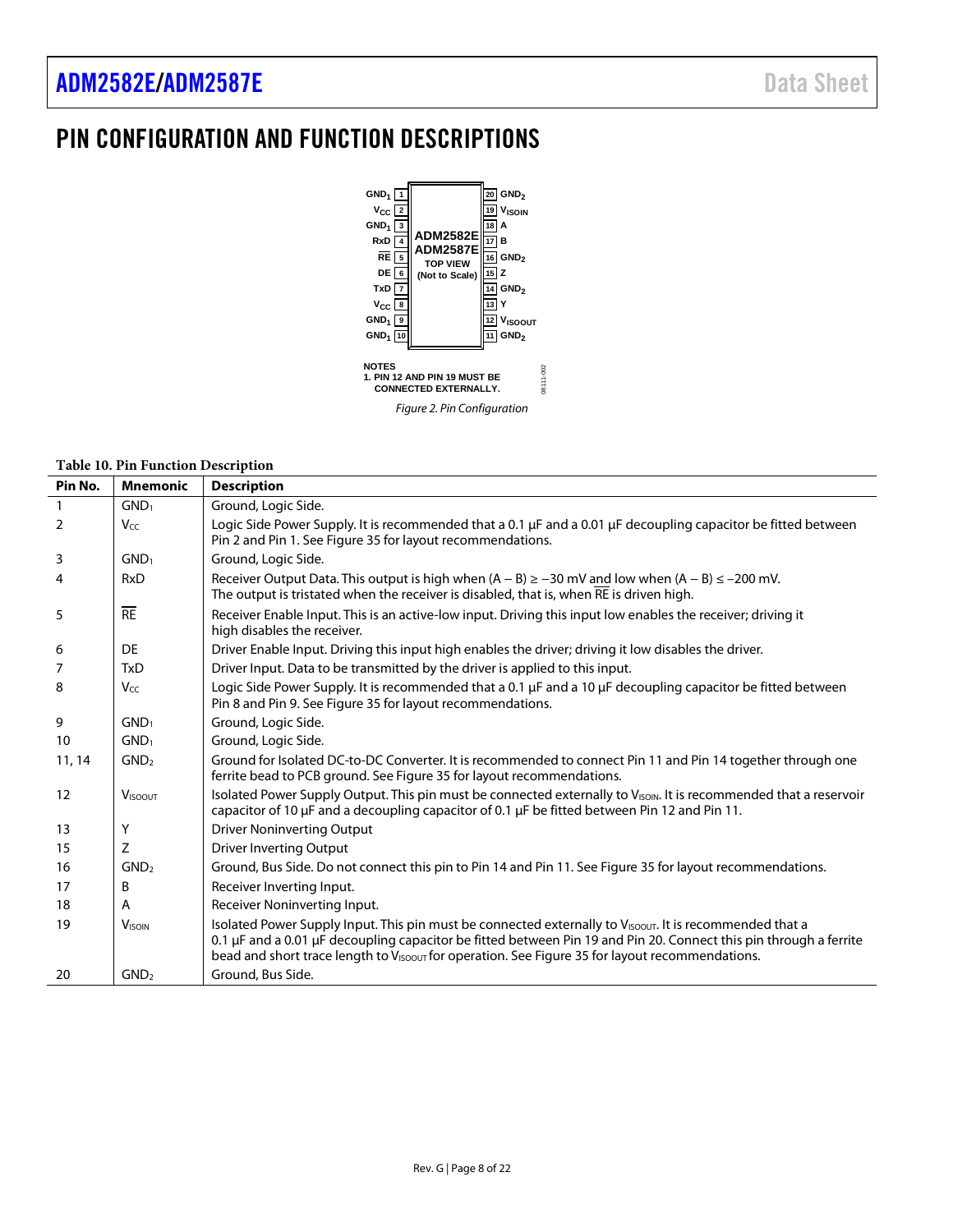# <span id="page-8-0"></span>TYPICAL PERFORMANCE CHARACTERISTICS



*Figure 3[. ADM2582E](http://www.analog.com/ADM2582E?doc=ADM2582E_2587E.pdf) Supply Current (ICC) vs. Temperature (Data Rate = 16 Mbps, DE = 3.3 V, V<sub>CC</sub> = 3.3 V)* 



*Figure 4[. ADM2582E](http://www.analog.com/ADM2582E?doc=ADM2582E_2587E.pdf) Supply Current (ICC) vs. Temperature (Data Rate = 16 Mbps, DE = 5 V, V<sub>CC</sub> = 5 V)* 



*Figure 5[. ADM2587E](http://www.analog.com/ADM2587E?doc=ADM2582E_2587E.pdf) Supply Current (ICC) vs. Temperature (Data Rate = 500 kbps, DE = 5 V, Vcc = 5 V)* 



*Figure 6[. ADM2587E](http://www.analog.com/ADM2587E?doc=ADM2582E_2587E.pdf) Supply Current (ICC) vs. Temperature (Data Rate = 500 kbps, DE = 3.3 V, Vcc = 3.3 V)* 



*Figure 7[. ADM2582E](http://www.analog.com/ADM2582E?doc=ADM2582E_2587E.pdf) Differential Driver Propagation Delay vs. Temperature*



*Figure 8[. ADM2587E](http://www.analog.com/ADM2587E?doc=ADM2582E_2587E.pdf) Differential Driver Propagation Delay vs. Temperature*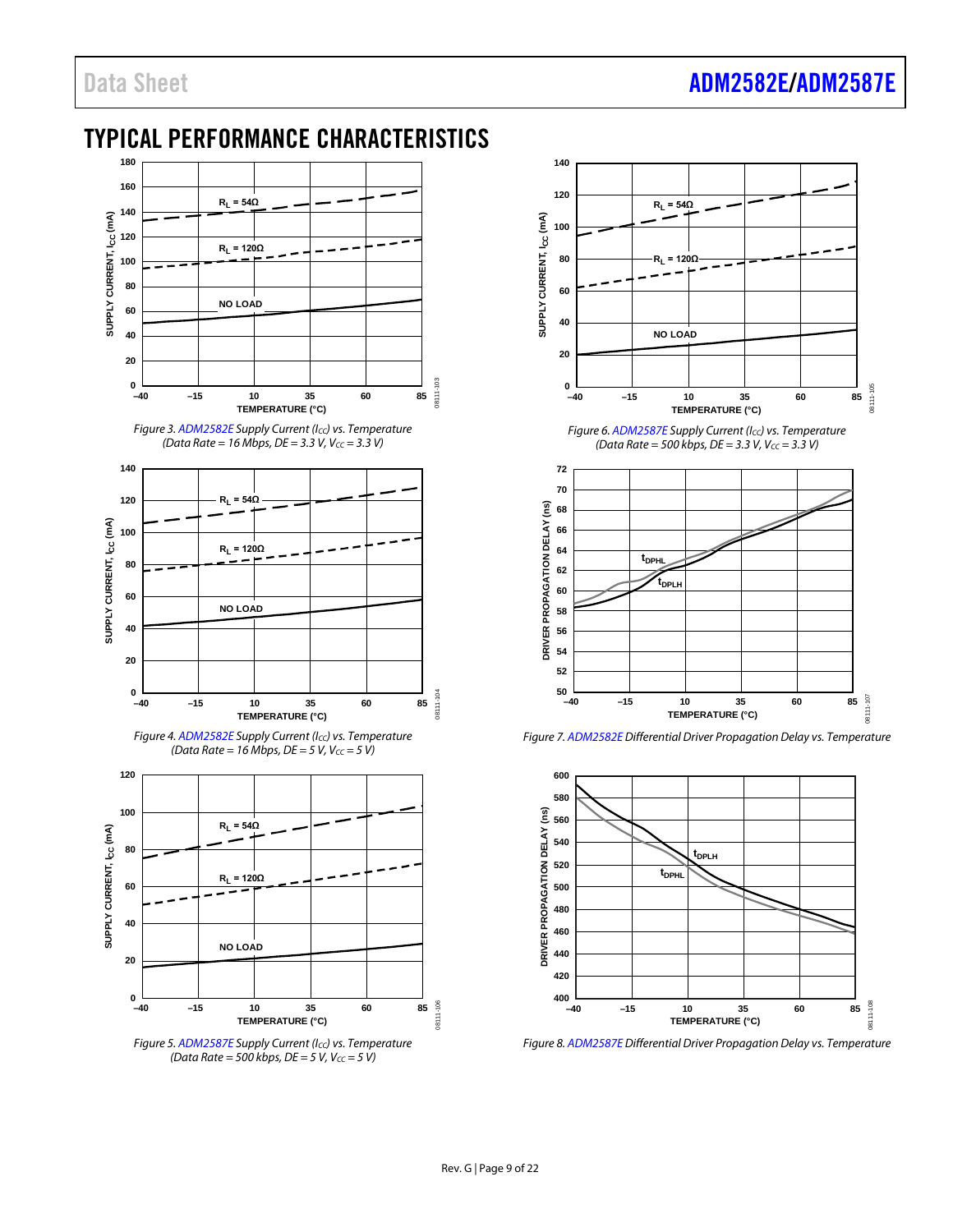# [ADM2582E](http://www.analog.com/ADM2582E?doc=ADM2582E_2587E.pdf)[/ADM2587E](http://www.analog.com/ADM2587E?doc=ADM2582E_2587E.pdf) and the state of the state of the state of the state of the state of the state of the state of the state of the state of the state of the state of the state of the state of the state of the state of the s



*Figure 9[. ADM2582E](http://www.analog.com/ADM2582E?doc=ADM2582E_2587E.pdf) Driver Propagation Delay*



*Figure 10[. ADM2587E](http://www.analog.com/ADM2587E?doc=ADM2582E_2587E.pdf) Driver Propagation Delay*



*Figure 11. Receiver Output Current vs. Receiver Output High Voltage*



*Figure 12. Receiver Output Current vs. Receiver Output Low Voltage*





*Figure 14. Receiver Output Low Voltage vs. Temperature*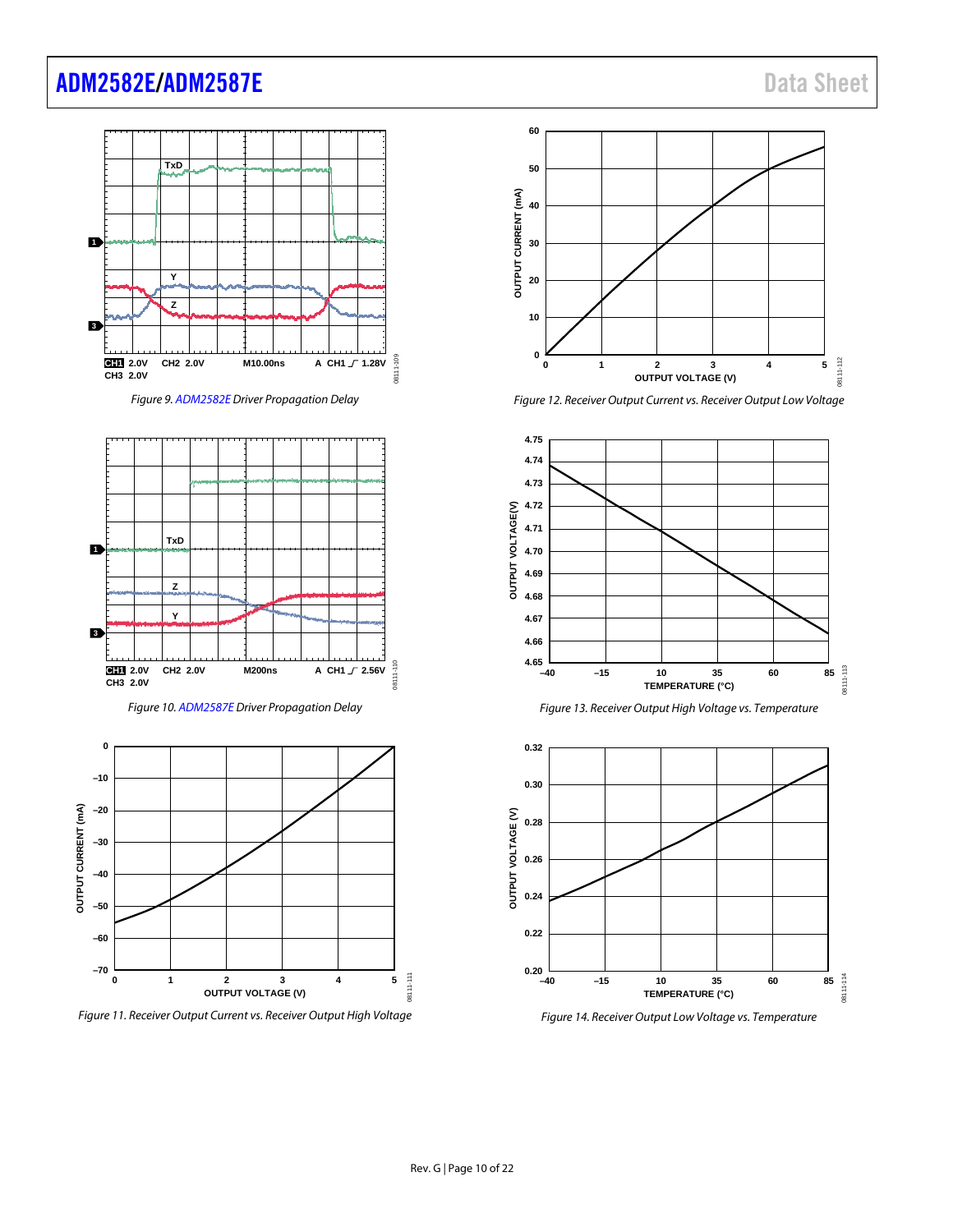

*Figure 15[. ADM2582E](http://www.analog.com/ADM2582E?doc=ADM2582E_2587E.pdf) Receiver Propagation Delay* 







*Figure 17[. ADM2582E](http://www.analog.com/ADM2582E?doc=ADM2582E_2587E.pdf) Receiver Propagation Delay vs. Temperature*

# Data Sheet **[ADM2582E/](http://www.analog.com/ADM2582E?doc=ADM2582E_2587E.pdf)[ADM2587E](http://www.analog.com/ADM2587E?doc=ADM2582E_2587E.pdf)**



*Figure 18[. ADM2587E](http://www.analog.com/ADM2587E?doc=ADM2582E_2587E.pdf) Receiver Propagation Delay vs. Temperature*



*Figure 19[. ADM2582E](http://www.analog.com/ADM2582E?doc=ADM2582E_2587E.pdf) Isolated Supply Voltage vs. Temperature (VCC = 3.3 V, Data Rate = 16 Mbps)*



*Figure 20[. ADM2582E](http://www.analog.com/ADM2582E?doc=ADM2582E_2587E.pdf) Isolated Supply Voltage vs. Temperature (VCC = 5 V, Data Rate = 16 Mbps)*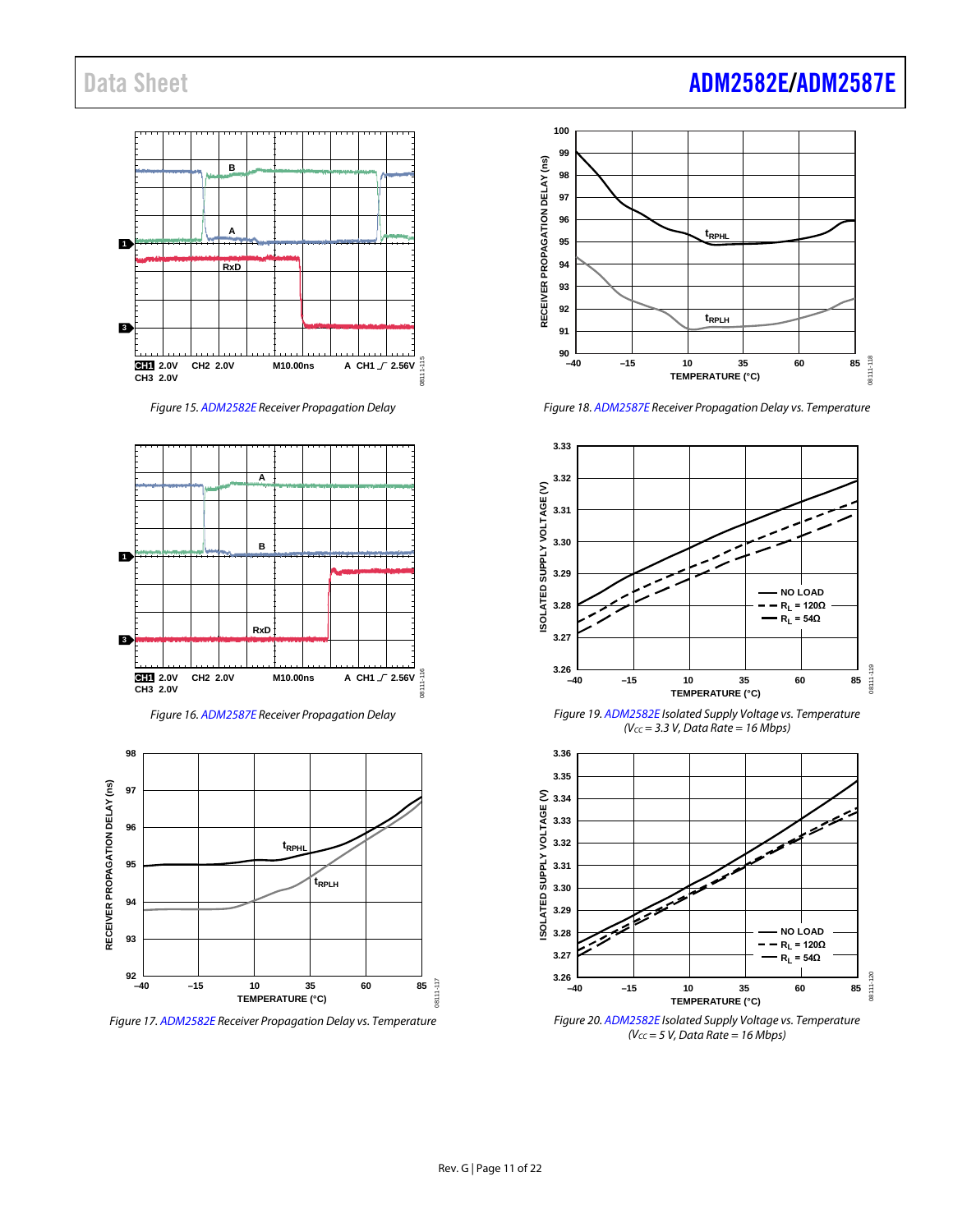# [ADM2582E/](http://www.analog.com/ADM2582E?doc=ADM2582E_2587E.pdf)[ADM2587E](http://www.analog.com/ADM2587E?doc=ADM2582E_2587E.pdf) and the control of the control of the control of the control of the control of the control of the control of the control of the control of the control of the control of the control of the control of the c







*Figure 22[. ADM2587E](http://www.analog.com/ADM2587E?doc=ADM2582E_2587E.pdf) Isolated Supply Current vs. Temperature (VCC = 3.3 V, Data Rate = 500 kbps)*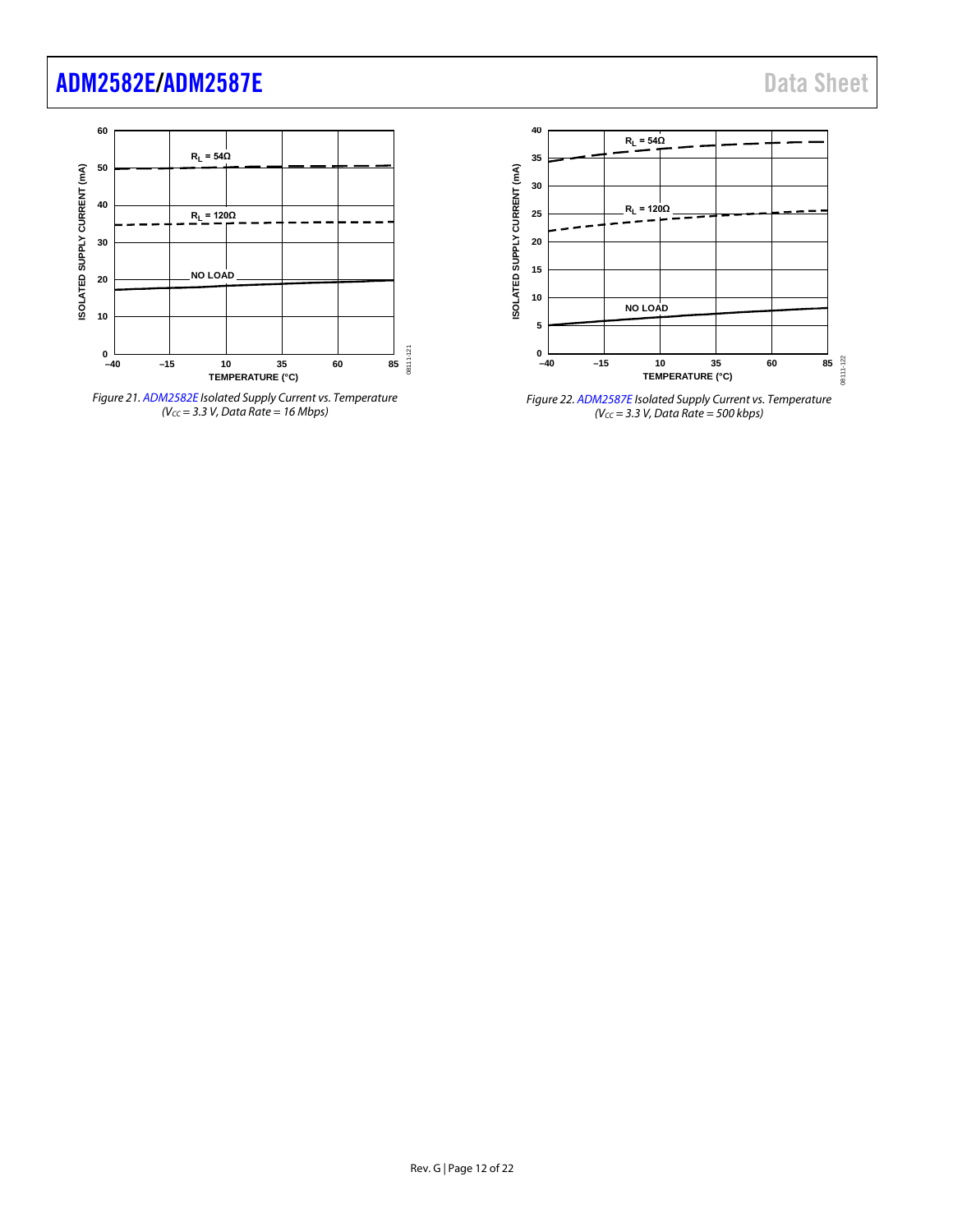# Data Sheet **[ADM2582E/](http://www.analog.com/ADM2582E?doc=ADM2582E_2587E.pdf)[ADM2587E](http://www.analog.com/ADM2587E?doc=ADM2582E_2587E.pdf)**

# <span id="page-12-0"></span>TEST CIRCUITS



*Figure 23. Driver Voltage Measurement*

<span id="page-12-1"></span>

*Figure 24. Driver Voltage Measurement*

<span id="page-12-2"></span>

<span id="page-12-3"></span>*Figure 25. Driver Propagation Delay*

08111-005



<span id="page-12-4"></span>*Figure 26. Driver Enable/Disable*



*Figure 27. Receiver Propagation Delay*

<span id="page-12-5"></span>

<span id="page-12-6"></span>*Figure 28. Receiver Enable/Disable*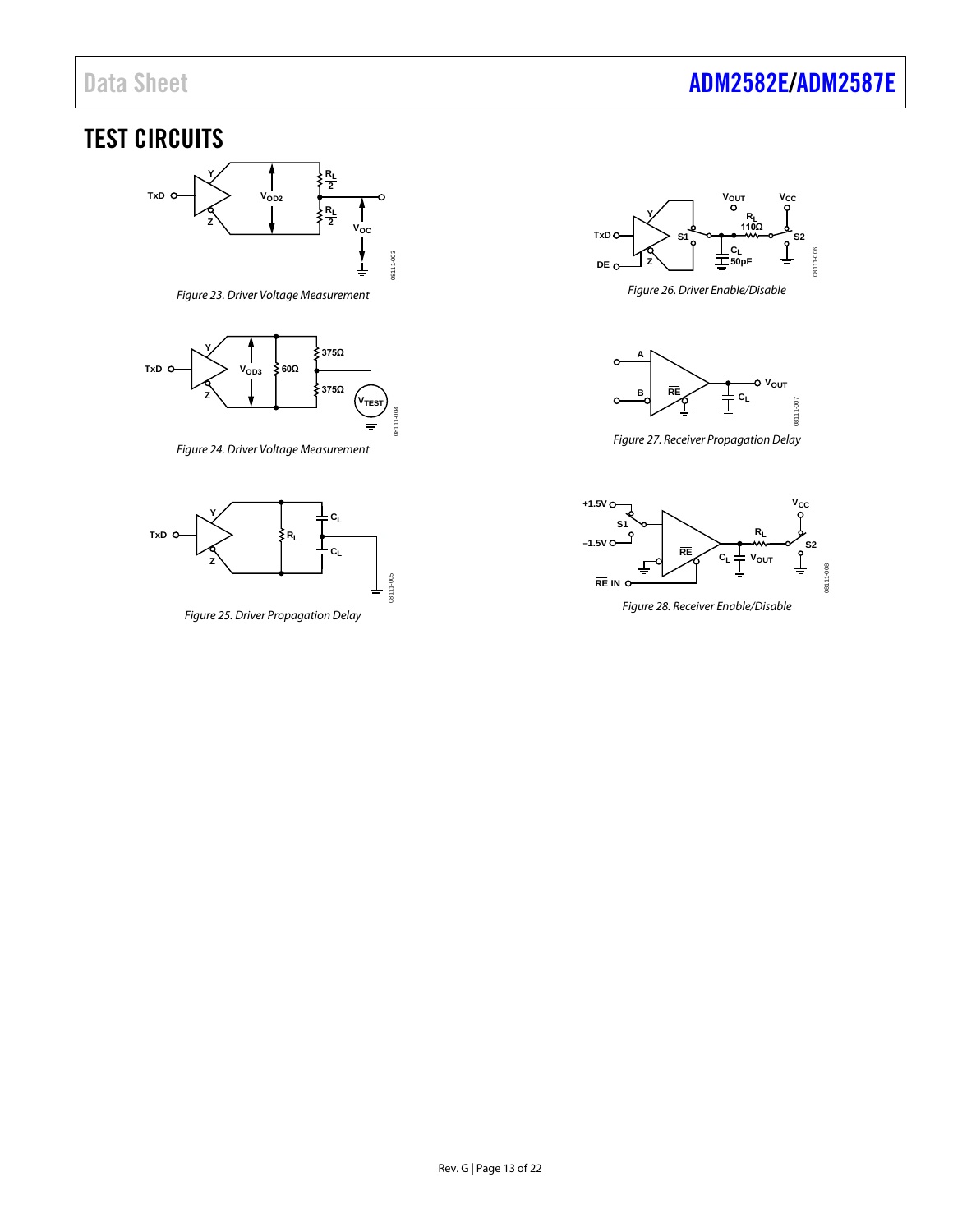# [ADM2582E/](http://www.analog.com/ADM2582E?doc=ADM2582E_2587E.pdf)[ADM2587E](http://www.analog.com/ADM2587E?doc=ADM2582E_2587E.pdf) and the control of the control of the control of the control of the control of the control of the control of the control of the control of the control of the control of the control of the control of the c

# <span id="page-13-0"></span>SWITCHING CHARACTERISTICS



<span id="page-13-1"></span>*Figure 29. Driver Propagation Delay, Rise/Fall Timing*



*Figure 31. Driver Enable/Disable Timing*



<span id="page-13-3"></span>*Figure 30. Receiver Propagation Delay* 

<span id="page-13-2"></span>

<span id="page-13-4"></span>*Figure 32. Receiver Enable/Disable Timing*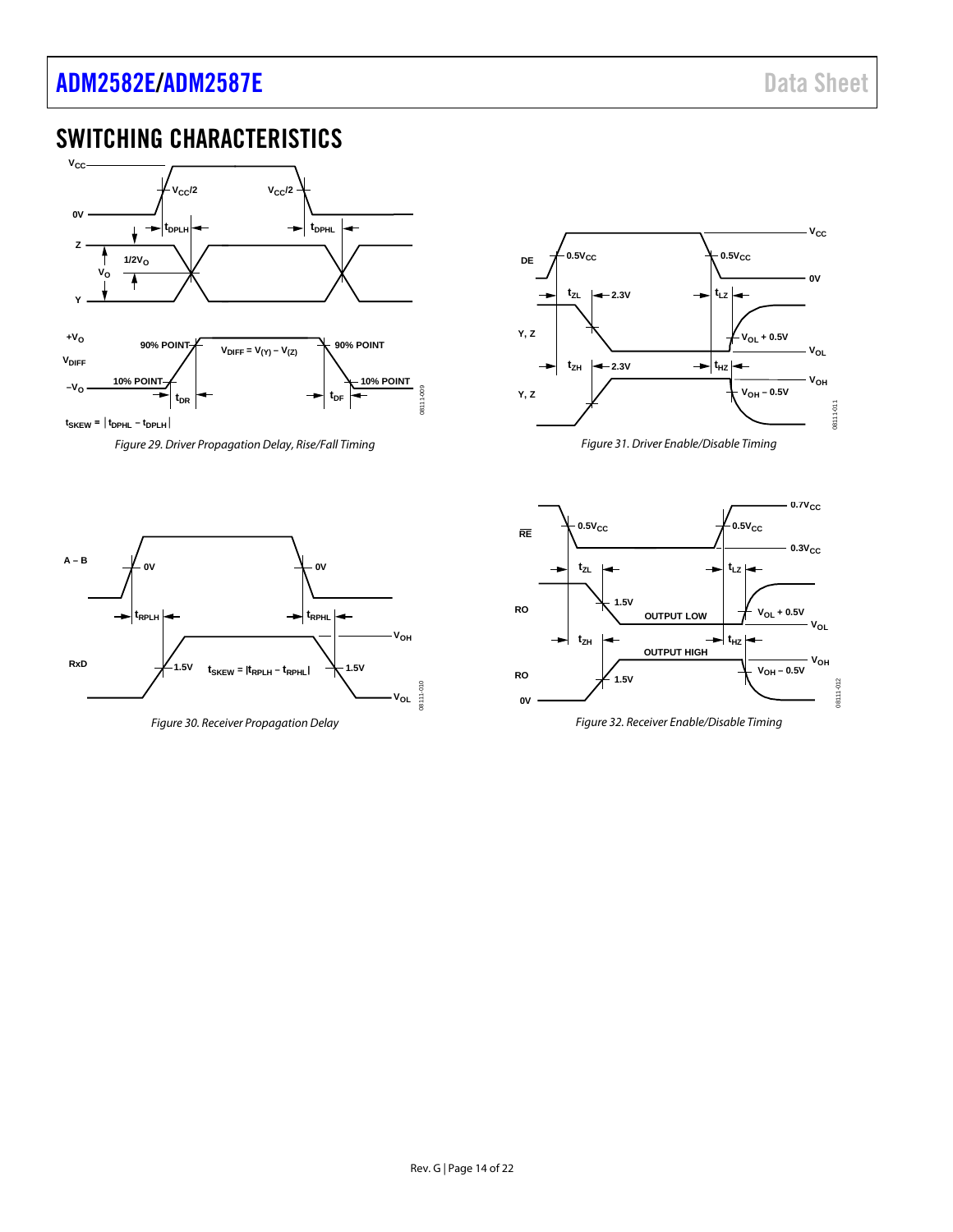### <span id="page-14-1"></span><span id="page-14-0"></span>CIRCUIT DESCRIPTION **SIGNAL ISOLATION**

Th[e ADM2582E](http://www.analog.com/ADM2582E?doc=ADM2582E_2587E.pdf)[/ADM2587E](http://www.analog.com/ADM2587E?doc=ADM2582E_2587E.pdf) signal isolation is implemented on the logic side of the interface. The part achieves signal isolation by having a digital isolation section and a transceiver section (se[e Figure 1\)](#page-0-4). Data applied to the TxD and DE pins and referenced to logic ground (GND<sub>1</sub>) are coupled across an isolation barrier to appear at the transceiver section referenced to isolated ground (GND2). Similarly, the single-ended receiver output signal, referenced to isolated ground in the transceiver section, is coupled across the isolation barrier to appear at the RXD pin referenced to logic ground.

### <span id="page-14-2"></span>**POWER ISOLATION**

The [ADM2582E](http://www.analog.com/ADM2582E?doc=ADM2582E_2587E.pdf)[/ADM2587E](http://www.analog.com/ADM2587E?doc=ADM2582E_2587E.pdf) power isolation is implemented using an *iso*Power integrated isolated dc-to-dc converter. The dc-to-dc converter section of th[e ADM2582E](http://www.analog.com/ADM2582E?doc=ADM2582E_2587E.pdf)[/ADM2587E](http://www.analog.com/ADM2587E?doc=ADM2582E_2587E.pdf) works on principles that are common to most modern power supplies. It is a secondary side controller architecture with isolated pulse-width modulation (PWM) feedback. V $_{\text{CC}}$  power is supplied to an oscillating circuit that switches current into a chip-scale air core transformer. Power transferred to the secondary side is rectified and regulated to 3.3 V. The secondary ( $V_{\rm ISO}$ ) side controller regulates the output by creating a PWM control signal that is sent to the primary (V<sub>CC</sub>) side by a dedicated *i*Coupler data channel. The PWM modulates the oscillator circuit to control the power being sent to the secondary side. Feedback allows for significantly higher power and efficiency.

### <span id="page-14-3"></span>**TRUTH TABLES**

The truth tables in this section use the abbreviations found in [Table 11.](#page-14-7)

<span id="page-14-7"></span>

| Table 11. Truth Table Abbreviations |  |  |  |  |
|-------------------------------------|--|--|--|--|
|-------------------------------------|--|--|--|--|

| Letter    | <b>Description</b>   |
|-----------|----------------------|
|           | High level           |
|           | Low level            |
|           | Don't care           |
|           | High impedance (off) |
| <b>NC</b> | Disconnected         |

**Table 12. Transmitting (se[e Table 11](#page-14-7) for Abbreviations)**

| <b>Inputs</b> |     |   | <b>Outputs</b> |
|---------------|-----|---|----------------|
| <b>DE</b>     | TxD | v |                |
|               | п   |   |                |
|               |     |   | п              |
|               | v   |   |                |

| Table 13. Receiving (see Table 11 for Abbreviations) |  |  |  |  |
|------------------------------------------------------|--|--|--|--|
|------------------------------------------------------|--|--|--|--|

| <b>Inputs</b>              | Output  |            |
|----------------------------|---------|------------|
| $A - B$                    | RE      | <b>RxD</b> |
| $\ge -0.03$ V              | L or NC | н          |
| $\leq -0.2$ V              | L or NC |            |
| $-0.2$ V < A – B < -0.03 V | L or NC | Χ          |
| Inputs open                | L or NC | н          |
|                            | Н       |            |

#### <span id="page-14-4"></span>**THERMAL SHUTDOWN**

Th[e ADM2582E](http://www.analog.com/ADM2582E?doc=ADM2582E_2587E.pdf)[/ADM2587E](http://www.analog.com/ADM2587E?doc=ADM2582E_2587E.pdf) contain thermal shutdown circuitry that protects the parts from excessive power dissipation during fault conditions. Shorting the driver outputs to a low impedance source can result in high driver currents. The thermal sensing circuitry detects the increase in die temperature under this condition and disables the driver outputs. This circuitry is designed to disable the driver outputs when a die temperature of 150°C is reached. As the device cools, the drivers are reenabled at a temperature of 140°C.

### <span id="page-14-5"></span>**OPEN- AND SHORT-CIRCUIT, FAIL-SAFE RECEIVER INPUTS**

The receiver inputs have open- and short-circuit, fail-safe features that ensure that the receiver output is high when the inputs are open or shorted. During line-idle conditions, when no driver on the bus is enabled, the voltage across a terminating resistance at the receiver input decays to 0 V. With traditional transceivers, receiver input thresholds specified between −200 mV and +200 mV mean that external bias resistors are required on the A and B pins to ensure that the receiver outputs are in a known state. The short-circuit, fail-safe receiver input feature eliminates the need for bias resistors by specifying the receiver input threshold between −30 mV and −200 mV. The guaranteed negative threshold means that when the voltage between A and B decays to 0 V, the receiver output is guaranteed to be high.

### <span id="page-14-6"></span>**DC CORRECTNESS AND MAGNETIC FIELD IMMUNITY**

The digital signals transmit across the isolation barrier using *i*Coupler technology. This technique uses chip-scale transformer windings to couple the digital signals magnetically from one side of the barrier to the other. Digital inputs are encoded into waveforms that are capable of exciting the primary transformer winding. At the secondary winding, the induced waveforms are decoded into the binary value that was originally transmitted.

Positive and negative logic transitions at the isolator input cause narrow (~1 ns) pulses to be sent to the decoder via the transformer. The decoder is bistable and is, therefore, either set or reset by the pulses, indicating input logic transitions. In the absence of logic transitions at the input for more than 1 µs, periodic sets of refresh pulses indicative of the correct input state are sent to ensure dc correctness at the output. If the decoder receives no internal pulses of more than approximately 5 µs, the input side is assumed to be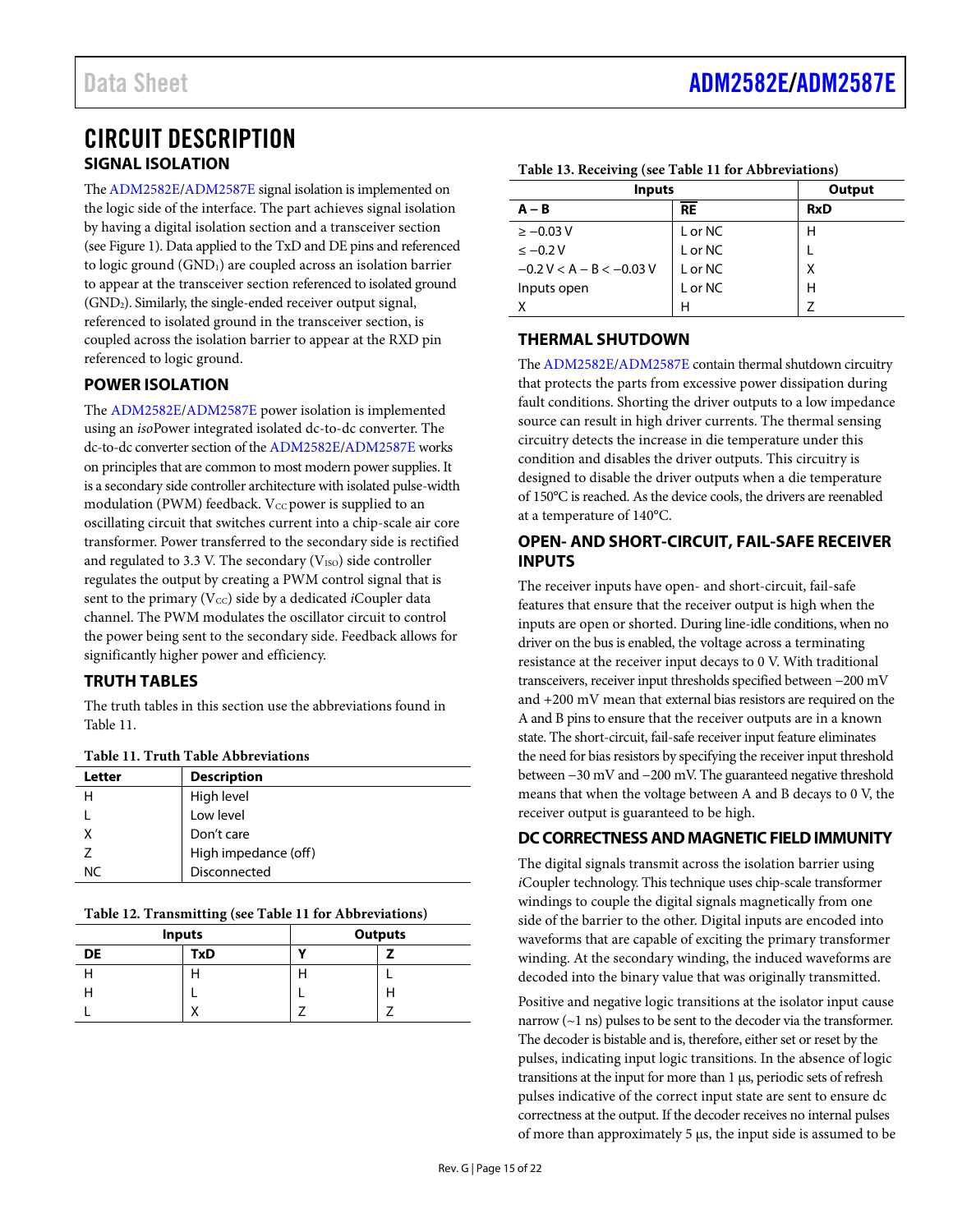### [ADM2582E/](http://www.analog.com/ADM2582E?doc=ADM2582E_2587E.pdf)[ADM2587E](http://www.analog.com/ADM2587E?doc=ADM2582E_2587E.pdf) and the state of the state of the state of the state of the state of the state of the state of the state of the state of the state of the state of the state of the state of the state of the state of the s

unpowered or nonfunctional, in which case, the isolator output is forced to a default state by the watchdog timer circuit.

This situation should occur in th[e ADM2582E](http://www.analog.com/ADM2582E?doc=ADM2582E_2587E.pdf)[/ADM2587E](http://www.analog.com/ADM2587E?doc=ADM2582E_2587E.pdf) devices only during power-up and power-down operations. The limitation on the [ADM2582E/](http://www.analog.com/ADM2582E?doc=ADM2582E_2587E.pdf)[ADM2587E](http://www.analog.com/ADM2587E?doc=ADM2582E_2587E.pdf) magnetic field immunity is set by the condition in which induced voltage in the transformer receiving coil is sufficiently large to either falsely set or reset the decoder. The following analysis defines the conditions under which this can occur.

The 3.3 V operating condition of th[e ADM2582E](http://www.analog.com/ADM2582E?doc=ADM2582E_2587E.pdf)[/ADM2587E](http://www.analog.com/ADM2587E?doc=ADM2582E_2587E.pdf) is examined because it represents the most susceptible mode of operation. The pulses at the transformer output have an amplitude of >1.0 V. The decoder has a sensing threshold of about 0.5 V, thus establishing a 0.5 V margin in which induced voltages can be tolerated. The voltage induced across the receiving coil is given by

 $V = (-dβ/dt)Σπr<sub>n</sub><sup>2</sup>; n = 1, 2, …, N$ 

where:

 $\beta$  is magnetic flux density (gauss).

*N* is the number of turns in the receiving coil.

 $r_n$  is the radius of the nth turn in the receiving coil (cm).

Given the geometry of the receiving coil in the [ADM2582E/](http://www.analog.com/ADM2582E?doc=ADM2582E_2587E.pdf) [ADM2587E](http://www.analog.com/ADM2587E?doc=ADM2582E_2587E.pdf) and an imposed requirement that the induced voltage be, at most, 50% of the 0.5 V margin at the decoder, a maximum allowable magnetic field is calculated as shown in [Figure 33.](#page-15-0) 



<span id="page-15-0"></span>*Figure 33. Maximum Allowable External Magnetic Flux Density*

For example, at a magnetic field frequency of 1 MHz, the maximum allowable magnetic field of 0.2 kgauss induces a voltage of 0.25 V at the receiving coil. This is about 50% of the sensing threshold and does not cause a faulty output transition. Similarly, if such an event occurs during a transmitted pulse (and is of the worst-case polarity), it reduces the received pulse from >1.0 V to 0.75 V, which is still well above the 0.5 V sensing threshold of the decoder.

The preceding magnetic flux density values correspond to specific current magnitudes at given distances from the [ADM2582E](http://www.analog.com/ADM2582E?doc=ADM2582E_2587E.pdf)[/ADM2587E](http://www.analog.com/ADM2587E?doc=ADM2582E_2587E.pdf) transformers[. Figure 34](#page-15-1) expresses these allowable current magnitudes as a function of frequency for selected distances. As shown i[n Figure 34,](#page-15-1) th[e ADM2582E/](http://www.analog.com/ADM2582E?doc=ADM2582E_2587E.pdf) [ADM2587E](http://www.analog.com/ADM2587E?doc=ADM2582E_2587E.pdf) are extremely immune and can be affected only by extremely large currents operated at high frequency very close to the component. For the 1 MHz example, a 0.5 kA current must be placed 5 mm away from th[e ADM2582E](http://www.analog.com/ADM2582E?doc=ADM2582E_2587E.pdf)[/ADM2587E](http://www.analog.com/ADM2587E?doc=ADM2582E_2587E.pdf) to affect component operation.



<span id="page-15-1"></span>Note that in combinations of strong magnetic field and high frequency, any loops formed by printed circuit board (PCB) traces can induce error voltages sufficiently large to trigger the thresholds of succeeding circuitry. Take care in the layout of such traces to avoid this possibility.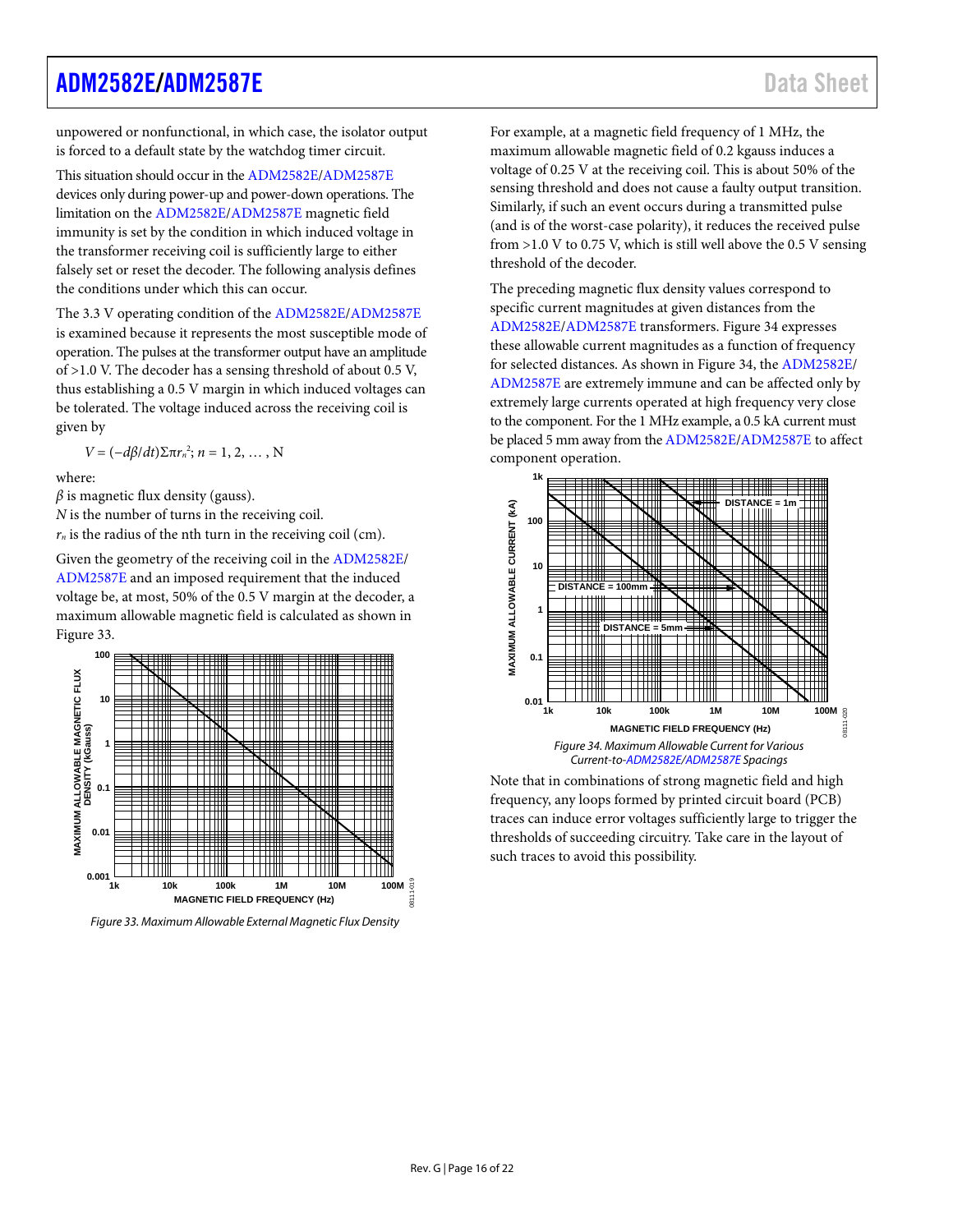### <span id="page-16-1"></span><span id="page-16-0"></span>APPLICATIONS INFORMATION **PCB LAYOUT AND ELECTROMAGNETIC INTERFERENCE (EMI)**

Th[e ADM2582E](http://www.analog.com/ADM2582E?doc=ADM2582E_2587E.pdf)[/ADM2587E](http://www.analog.com/ADM2587E?doc=ADM2582E_2587E.pdf) isolated RS-422/RS-485 transceiver contains an *iso*Power integrated dc-to-dc converter, requiring no external interface circuitry for the logic interfaces. Power supply bypassing is required at the input and output supply pins (see [Figure 35\)](#page-17-1). The power supply section of th[e ADM2582E/](http://www.analog.com/ADM2582E?doc=ADM2582E_2587E.pdf) [ADM2587E](http://www.analog.com/ADM2587E?doc=ADM2582E_2587E.pdf) uses a 180 MHz oscillator frequency to pass power efficiently through its chip-scale transformers. In addition, the normal operation of the data section of the *i*Coupler introduces switching transients on the power supply pins.

Bypass capacitors are required for several operating frequencies. Noise suppression requires a low inductance, high frequency capacitor, whereas ripple suppression and proper regulation require a large value capacitor. These capacitors are connected between Pin 1 (GND<sub>1</sub>) and Pin 2 (V<sub>CC</sub>) and Pin 8 (V<sub>CC</sub>) and Pin 9 (GND<sub>1</sub>) for V<sub>CC</sub>. The V<sub>ISOIN</sub> and V<sub>ISOOUT</sub> capacitors are connected between Pin 11 (GND<sub>2</sub>) and Pin 12 ( $V_{\text{ISOOUT}}$ ) and Pin 19 ( $V_{\text{ISON}}$ ) and Pin 20 ( $\text{GND}_2$ ). To suppress noise and reduce ripple, a parallel combination of at least two capacitors is required with the smaller of the two capacitors located closest to the device. The recommended capacitor values are 0.1  $\mu$ F and 10  $\mu$ F for VISOOUT at Pin 11 and Pin 12 and Vcc at Pin 8 and Pin 9. Capacitor values of 0.01  $\mu$ F and 0.1  $\mu$ F are recommended for V<sub>ISOIN</sub> at Pin 19 and Pin 20 and Vcc at Pin 1 and Pin 2. The recommended best practice is to use a very low inductance ceramic capacitor, or its equivalent, for the smaller value. The total lead length between both ends of the capacitor and the input power supply pin should not exceed 10 mm.

The dc-to-dc converter section of the [ADM2582E/](http://www.analog.com/ADM2582E?doc=ADM2582E_2587E.pdf)[ADM2587E](http://www.analog.com/ADM2587E?doc=ADM2582E_2587E.pdf) components must operate, out of necessity, at a very high frequency to allow efficient power transfer through the small transformers. This creates high frequency currents that can propagate in circuit board ground and power planes, causing edge and dipole radiation.

The [ADM2582E](http://www.analog.com/ADM2582E?doc=ADM2582E_2587E.pdf)[/ADM2587E](http://www.analog.com/ADM2587E?doc=ADM2582E_2587E.pdf) features an internal split paddle, lead frame on the bus side. For the best noise suppression, filter both the GND<sub>2</sub> pins (Pin 11 and Pin 14) and V<sub>ISOOUT</sub> signals of the integrated dc-to-dc converter for high frequency currents. Use surface-mount ferrite beads in series with the signals before routing back to the device. Se[e Figure 35](#page-17-1) for the recommended PCB layout. The impedance of the ferrite bead is chosen to be about 2 kΩ between the 100 MHz and 1 GHz frequency range to reduce the emissions at the 180 MHz primary switching

frequency and the 360 MHz secondary side rectifying frequency and harmonics.

To pass the EN55022 radiated emissions standard, the following additional layout guidelines are recommended:

- Do not connect the V<sub>ISOOUT</sub> pin to a power plane; connect between V<sub>ISOOUT</sub> and V<sub>ISOIN</sub> using a PCB trace. Ensure that V<sub>ISOIN</sub> (Pin 19) connects through the L1 ferrite to  $V_{\text{ISOOUT}}$  (Pin 12), as shown in [Figure 35.](#page-17-1)
- If using a four layer PCB, place an embedded stitching capacitor between GND<sub>1</sub> and GND<sub>2</sub> using internal layers of the PCB planes. An embedded PCB capacitor is created when two metal planes in a PCB overlap each other and are separated by dielectric material. This capacitor provides a return path for high frequency common-mode noise currents across the isolation gap.
- If using a two layer PCB, place a high voltage discrete capacitor that connects between  $GND<sub>1</sub>$  (Pin 10) and GND2 (Pin 11). This capacitor provides a return path for high frequency common-mode noise currents across the isolation gap.
- Ensure that  $GND_2$  (Pin 14) connects to  $GND_2$  (Pin 11) on the inside (device side) of the C1 100 nF capacitor.
- Ensure that the C1 capacitor connects between VISOOUT (Pin 12) and  $GND_2$  (Pin 11) on the device side of the L1 and L2 ferrites.
- Ensure that  $GND_2$  (Pin 16) is connected to  $GND_2$ (Pin 11) on the outside (bus side) of the L2 ferrite, as shown in [Figure 35.](#page-17-1)
- Ensure that there is a keep out area for the  $GND<sub>2</sub>$ plane in the PCB layout around the L1 and L2 ferrites. The keep out area means there must not be a  $\text{GND}_2$ fill on any layer below the L1 and L2 ferrites.
- Locate the power delivery circuit in close proximity to the  $\text{ADM2582E/ADM2587E}$  $\text{ADM2582E/ADM2587E}$  $\text{ADM2582E/ADM2587E}$  device, so that the Vcc trace is as short as possible.

See th[e AN-1349](http://www.analog.com/AN-1349?doc=ADM2582E_2587E.pdf) Application Note, *PCB Implementation Guidelines to Minimize Radiated Emissions on the ADM2582E/ADM2587E RS-485/RS-422 Transceivers,* for more information. Evaluation boards and user guides are available for two layer and four layer PCB EN55022 radiated emissions compliant designs. See [UG-916](http://www.analog.com/UG-916?doc=ADM2582E_2587E.pdf) and [UG-044](http://www.analog.com/UG-044?doc=ADM2582E_2587E.pdf) for more information.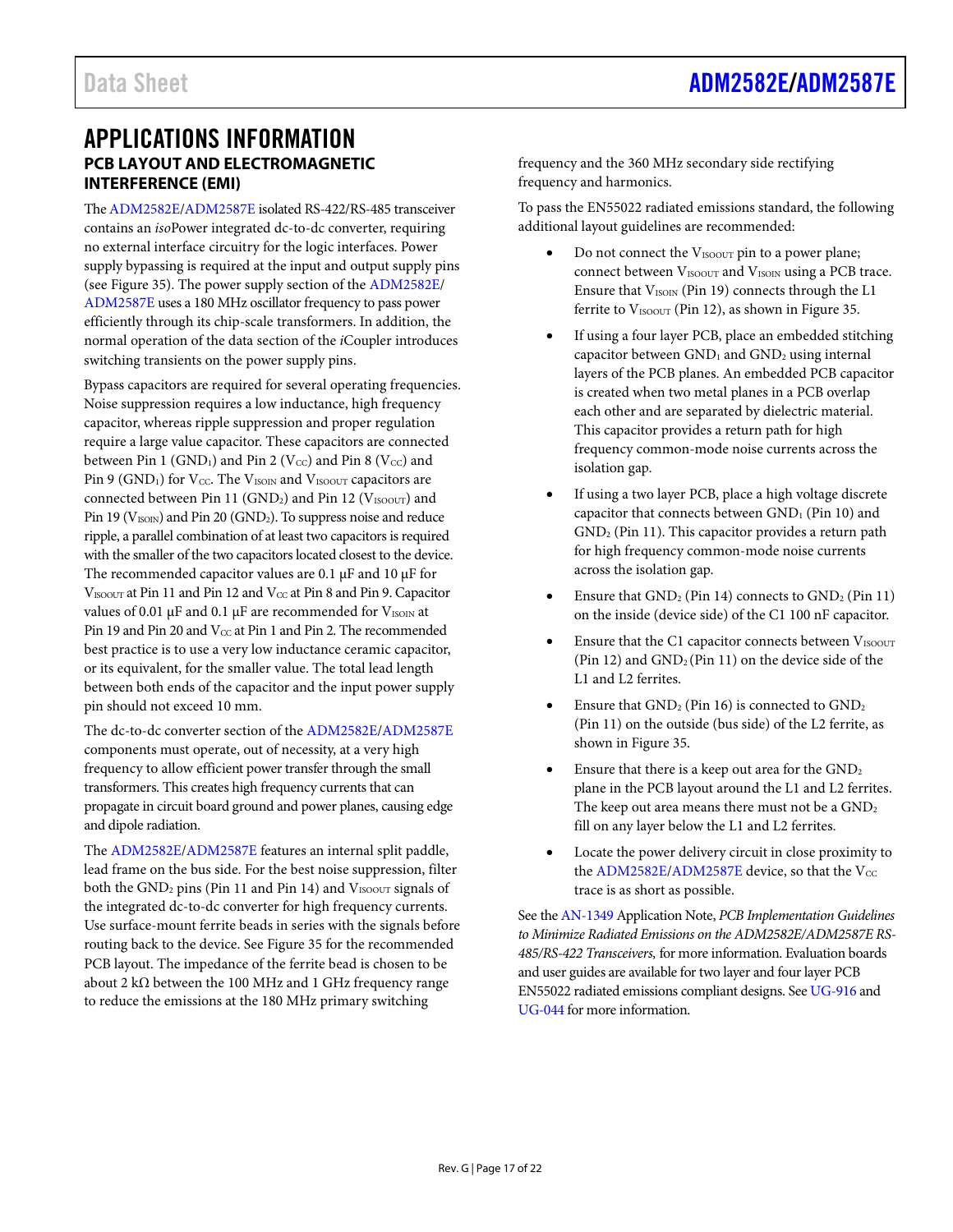### [ADM2582E/](http://www.analog.com/ADM2582E?doc=ADM2582E_2587E.pdf)[ADM2587E](http://www.analog.com/ADM2587E?doc=ADM2582E_2587E.pdf) and the state of the state of the state of the state of the state of the state of the state of the state of the state of the state of the state of the state of the state of the state of the state of the s



Figure 35. Recommended PCB Layout

<span id="page-17-1"></span>In applications involving high common-mode transients, ensure that board coupling across the isolation barrier is minimized. Furthermore, design the board layout such that any coupling that does occur equally affects all pins on a given component side. Failure to ensure this can cause voltage differentials between pins exceeding the absolute maximum ratings for the device, thereby leading to latch-up and/or permanent damage.

The [ADM2582E](http://www.analog.com/ADM2582E?doc=ADM2582E_2587E.pdf)[/ADM2587E](http://www.analog.com/ADM2587E?doc=ADM2582E_2587E.pdf) dissipate approximately 650 mW of power when fully loaded. Because it is not possible to apply a heat sink to an isolation device, the devices primarily depend on heat dissipation into the PCB through the GND pins. If the devices are used at high ambient temperatures, provide a thermal path from the GND pins to the PCB ground plane. The board layout i[n Figure 35](#page-17-1) shows enlarged pads for Pin 1, Pin 3, Pin 9, Pin 10, Pin 11, Pin 14, Pin 16, and Pin 20. Implement multiple vias from the pad to the ground plane to reduce the temperature inside the chip significantly. The dimensions of the expanded pads are at the discretion of the designer and dependent on the available board space.

### <span id="page-17-0"></span>**INSULATION LIFETIME**

All insulation structures eventually break down when subjected to voltage stress over a sufficiently long period. The rate of insulation degradation is dependent on the characteristics of the voltage waveform applied across the insulation. Analog Devices conducts an extensive set of evaluations to determine the lifetime of the insulation structure within the [ADM2582E/](http://www.analog.com/ADM2582E?doc=ADM2582E_2587E.pdf)[ADM2587E.](http://www.analog.com/ADM2587E?doc=ADM2582E_2587E.pdf)

Accelerated life testing is performed using voltage levels higher than the rated continuous working voltage. Acceleration factors for several operating conditions are determined, allowing calculation of the time to failure at the working voltage of interest. The values shown in [Table 9](#page-6-2) summarize the peak voltages for 50 years of service life in several operating conditions. In many cases, the working voltage approved by agency testing is higher than the 50-year service life voltage. Operation at working voltages higher than the service life voltage listed leads to premature insulation failure.

The insulation lifetime of th[e ADM2582E/](http://www.analog.com/ADM2582E?doc=ADM2582E_2587E.pdf)[ADM2587E d](http://www.analog.com/ADM2587E?doc=ADM2582E_2587E.pdf)epends on the voltage waveform type imposed across the isolation barrier. The *i*Coupler insulation structure degrades at different rates, depending on whether the waveform is bipolar ac, unipolar ac, or dc[. Figure 36,](#page-17-2) [Figure 37,](#page-17-3) an[d Figure 38 i](#page-17-4)llustrate these different isolation voltage waveforms.

Bipolar ac voltage is the most stringent environment. A 50-year operating lifetime under the bipolar ac condition determines the Analog Devices recommended maximum working voltage.

In the case of unipolar ac or dc voltage, the stress on the insulation is significantly lower. This allows operation at higher working voltages while still achieving a 50-year service life. The working voltages listed in [Table 9 c](#page-6-2)an be applied while maintaining the 50-year minimum lifetime, provided the voltage conforms to either the unipolar ac or dc voltage cases. Any cross insulation voltage waveform that does not conform t[o Figure 37](#page-17-3) o[r Figure 38 s](#page-17-4)hould be treated as a bipolar ac waveform, and its peak voltage should be limited to the 50-year lifetime voltage value listed i[n Table 9.](#page-6-2) 

<span id="page-17-2"></span>

Figure 38. Unipolar AC Waveform

<span id="page-17-4"></span><span id="page-17-3"></span>**NOTES**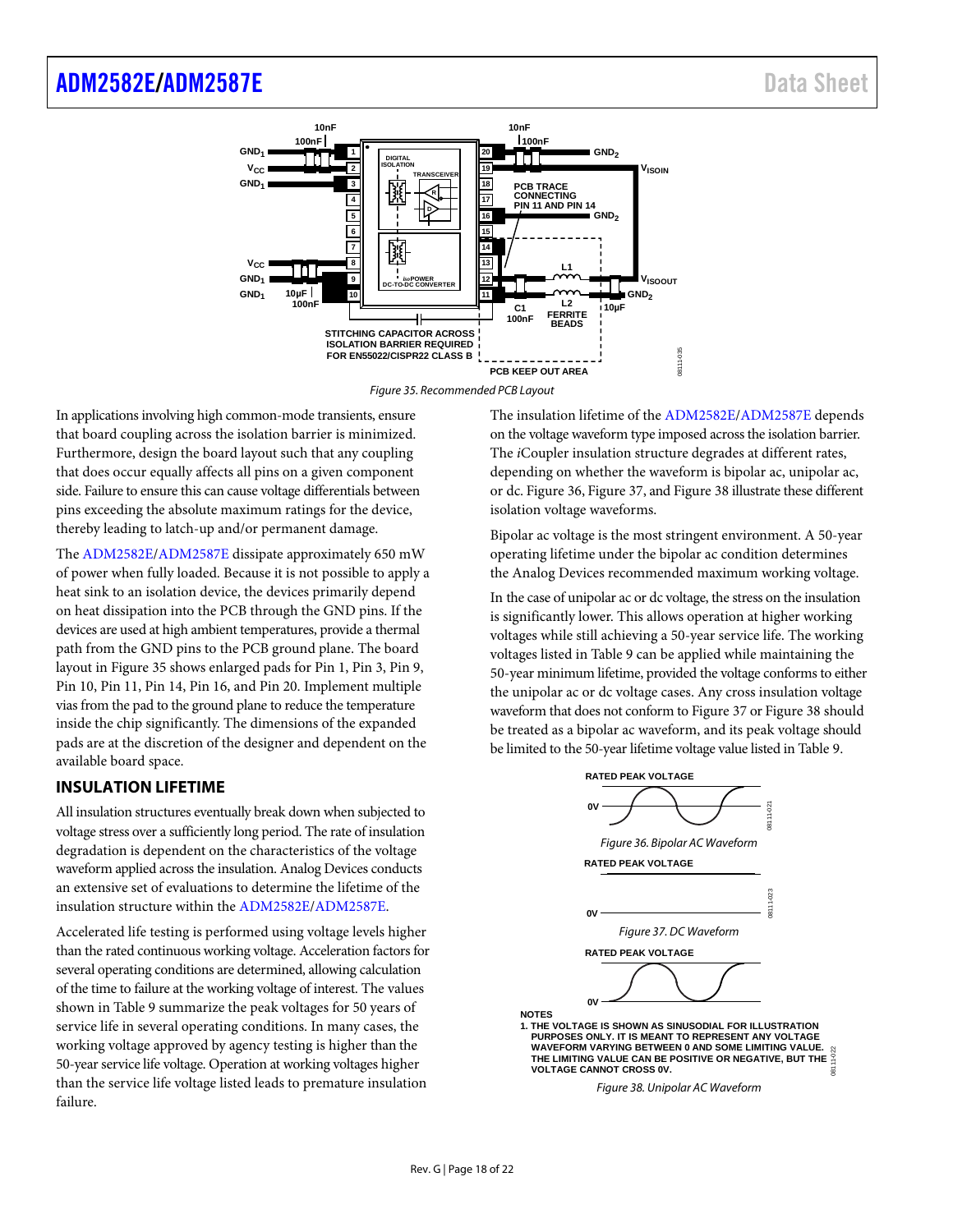### <span id="page-18-0"></span>**ISOLATED POWER SUPPLY CONSIDERATIONS**

The typical output voltage of the integrated *iso*Power dc-to-dc isolated supply is 3.3 V. The isolated supply in the [ADM2587E](http://www.analog.com/ADM2587E?doc=ADM2582E_2587E.pdf) is capable of supplying a current of 55 mA when the junction temperature of the device is kept below 120°C. It is important to note that the current available on the V<sub>ISOOUT</sub> pin is the total current available and includes the current required to supply the internal RS-485 circuitry.

The [ADM2587E](http://www.analog.com/ADM2587E?doc=ADM2582E_2587E.pdf) can typically supply 15 mA externally on VISOOUT when the driver is switching at 500 kbps loaded with 54  $\Omega$ , while the junction temperature of the part is less than 120°C.

#### **Table 14. Typical Maximum External Current Available on VISOOUT**

| <b>External Load Current (mA)</b> | $R_{\rm T}$  | <b>System Configuration</b> |
|-----------------------------------|--------------|-----------------------------|
| 15                                | 54 $\Omega$  | Double terminated           |
|                                   |              | bus with $R_T = 110 \Omega$ |
| 29                                | $120 \Omega$ | Single terminated bus       |
| 46                                | Unloaded     | Unterminated bus            |

The [ADM2582E](http://www.analog.com/ADM2582E?doc=ADM2582E_2587E.pdf) typically has no current available externally on VISOOUT.

When external current is drawn from the VISOOUT pin, there is an increased risk of generating radiated emissions due to the high frequency switching elements used in the *iso*Power dc to-dc converter. Special care must be taken during PCB layout to meet emissions standards. See [Application Note AN-0971,](http://www.analog.com/AN-0971?doc=ADM2582E_2587E.pdf)  *Control of Radiated Emissions with isoPower Devices*, for details on board layout considerations.



*Figure 39[. ADM2587E](http://www.analog.com/ADM2587E?doc=ADM2582E_2587E.pdf) Typical Maximum External Current Measurements*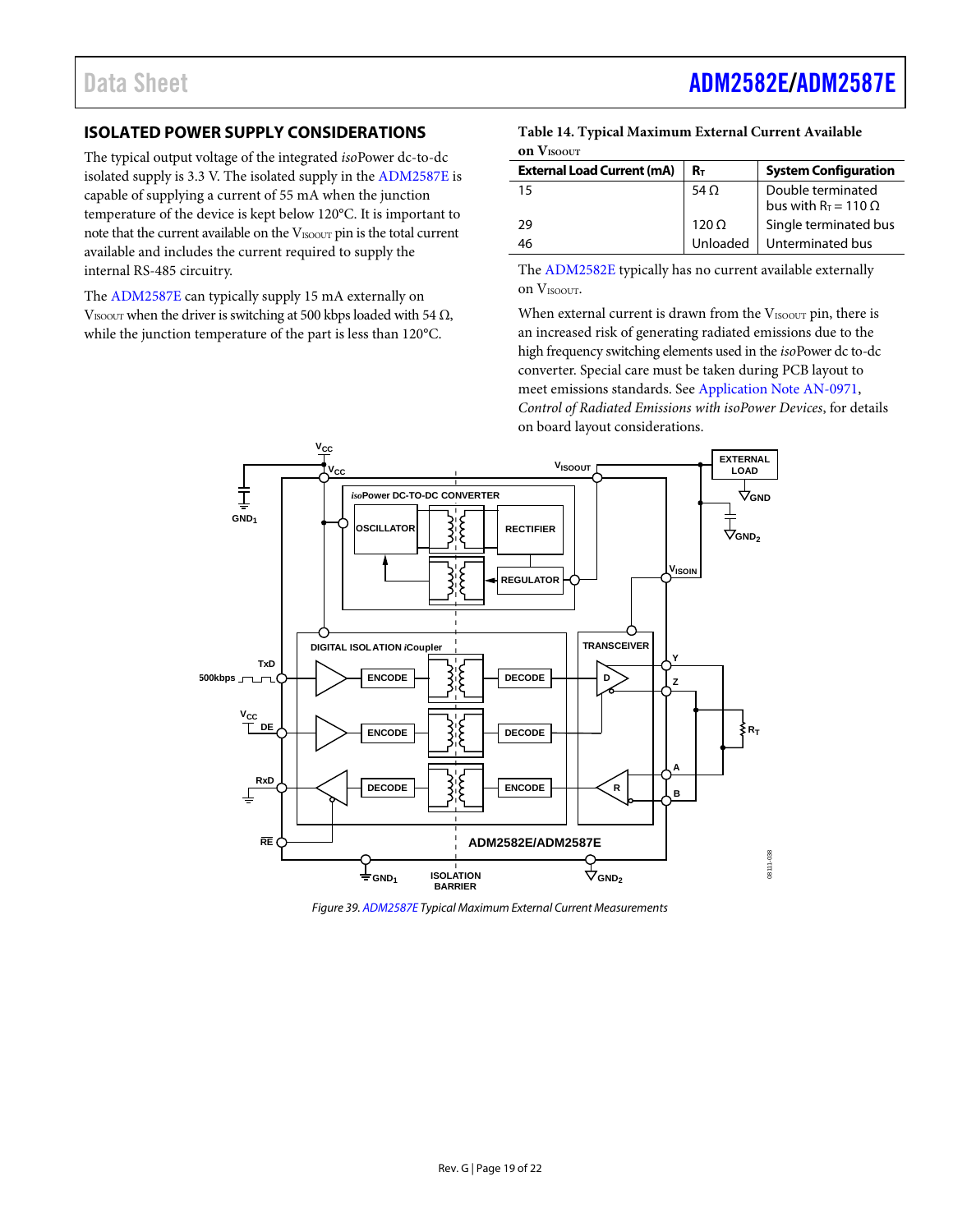### <span id="page-19-0"></span>**TYPICAL APPLICATIONS**

An example application of th[e ADM2582E/](http://www.analog.com/ADM2582E?doc=ADM2582E_2587E.pdf)[ADM2587E f](http://www.analog.com/ADM2587E?doc=ADM2582E_2587E.pdf)or a fullduplex RS-485 node is shown in the circuit diagram o[f Figure 40.](#page-19-1)  Refer to th[e PCB Layout and Electromagnetic Interference](#page-16-1)  [\(EMI\) s](#page-16-1)ection for the recommended placement of the capacitors shown in this circuit diagram. Placement of the  $R_T$  termination resistors depends on the location of the node and the network configuration. Refer to th[e AN-960 Application Note,](http://www.analog.com/an-960?doc=ADM2582E_2587E.pdf) *RS-485/ RS-422 Circuit Implementation Guide*, for guidance on

termination.

[Figure 41 a](#page-20-0)n[d Figure 42 s](#page-20-1)how typical applications of the [ADM2582E](http://www.analog.com/ADM2582E?doc=ADM2582E_2587E.pdf)[/ADM2587E i](http://www.analog.com/ADM2587E?doc=ADM2582E_2587E.pdf)n half duplex and full duplex RS-485 network configurations. Up to 256 transceivers can be connected to the RS-485 bus. To minimize reflections, terminate the line at the receiving end in its characteristic impedance and keep stub lengths off the main line as short as possible. For half-duplex operation, this means that both ends of the line must be terminated because either end can be the receiving end.



<span id="page-19-1"></span>Figure 40. Example Circuit Diagram Using th[e ADM2582E/](http://www.analog.com/ADM2582E?doc=ADM2582E_2587E.pdf)[ADM2587E](http://www.analog.com/ADM2587E?doc=ADM2582E_2587E.pdf)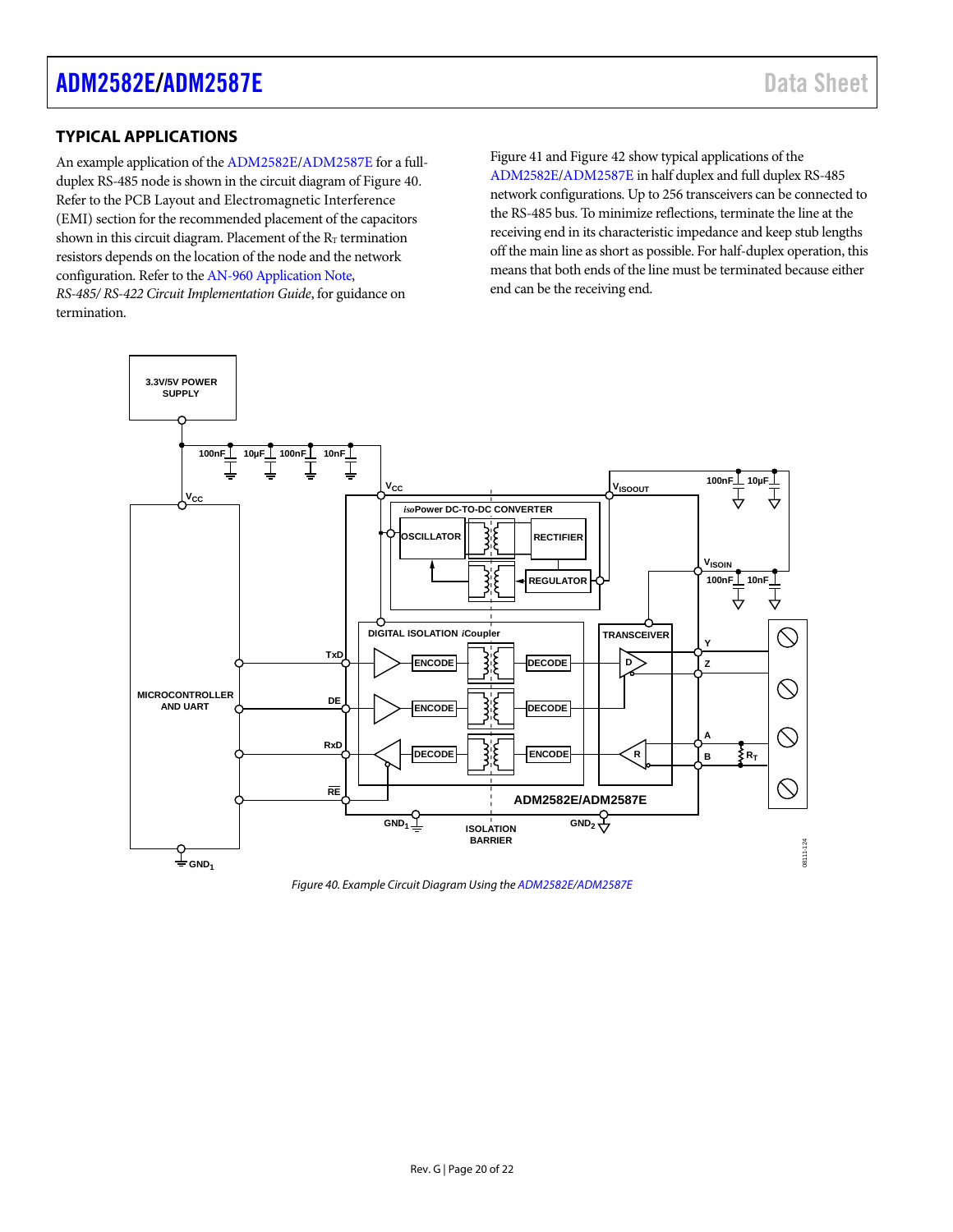# Data Sheet **[ADM2582E/](http://www.analog.com/ADM2582E?doc=ADM2582E_2587E.pdf)[ADM2587E](http://www.analog.com/ADM2587E?doc=ADM2582E_2587E.pdf)**

08111-027

08111-027

08111-028



NOTES<br>1. R<sub>T</sub> IS EQUAL TO THE CHARACTERISTIC IMPEDANCE OF THE CABLE. **2. ISOLATION NOT SHOWN.**

<span id="page-20-0"></span>

*Figure 41[. ADM2582E](http://www.analog.com/ADM2582E?doc=ADM2582E_2587E.pdf)[/ADM2587E](http://www.analog.com/ADM2587E?doc=ADM2582E_2587E.pdf) Typical Half-Duplex RS-485 Network*



<span id="page-20-1"></span>1. R<sub>T</sub> IS EQUAL TO THE CHARACTERISTIC IMPEDANCE OF THE CABLE.<br>2. ISOLATION NOT SHOWN.

*Figure 42[. ADM2582E/](http://www.analog.com/ADM2582E?doc=ADM2582E_2587E.pdf)[ADM2587E](http://www.analog.com/ADM2587E?doc=ADM2582E_2587E.pdf) Typical Full Duplex RS-485 Network*